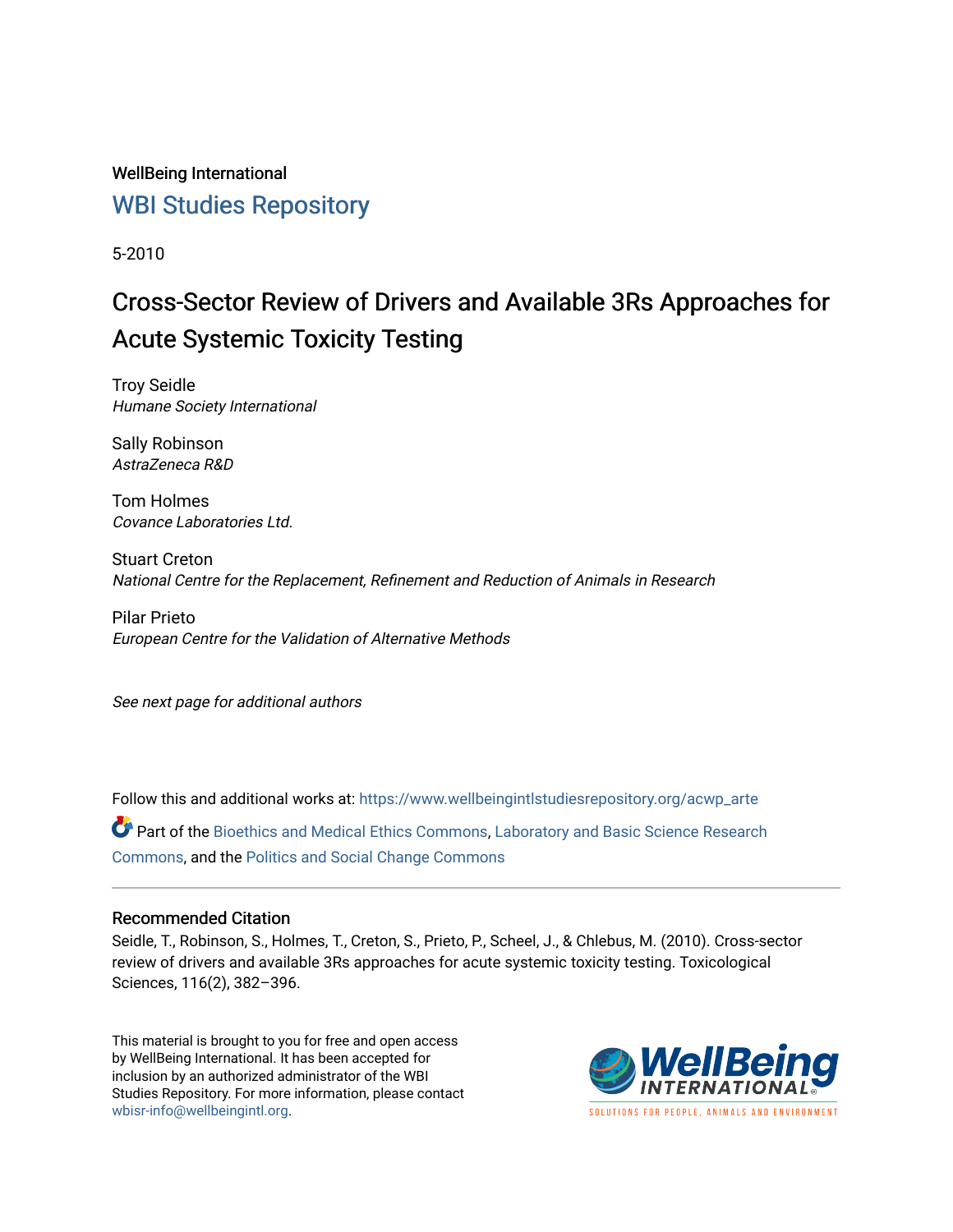# Authors

Troy Seidle, Sally Robinson, Tom Holmes, Stuart Creton, Pilar Prieto, Julia Scheel, and Magda Chlebus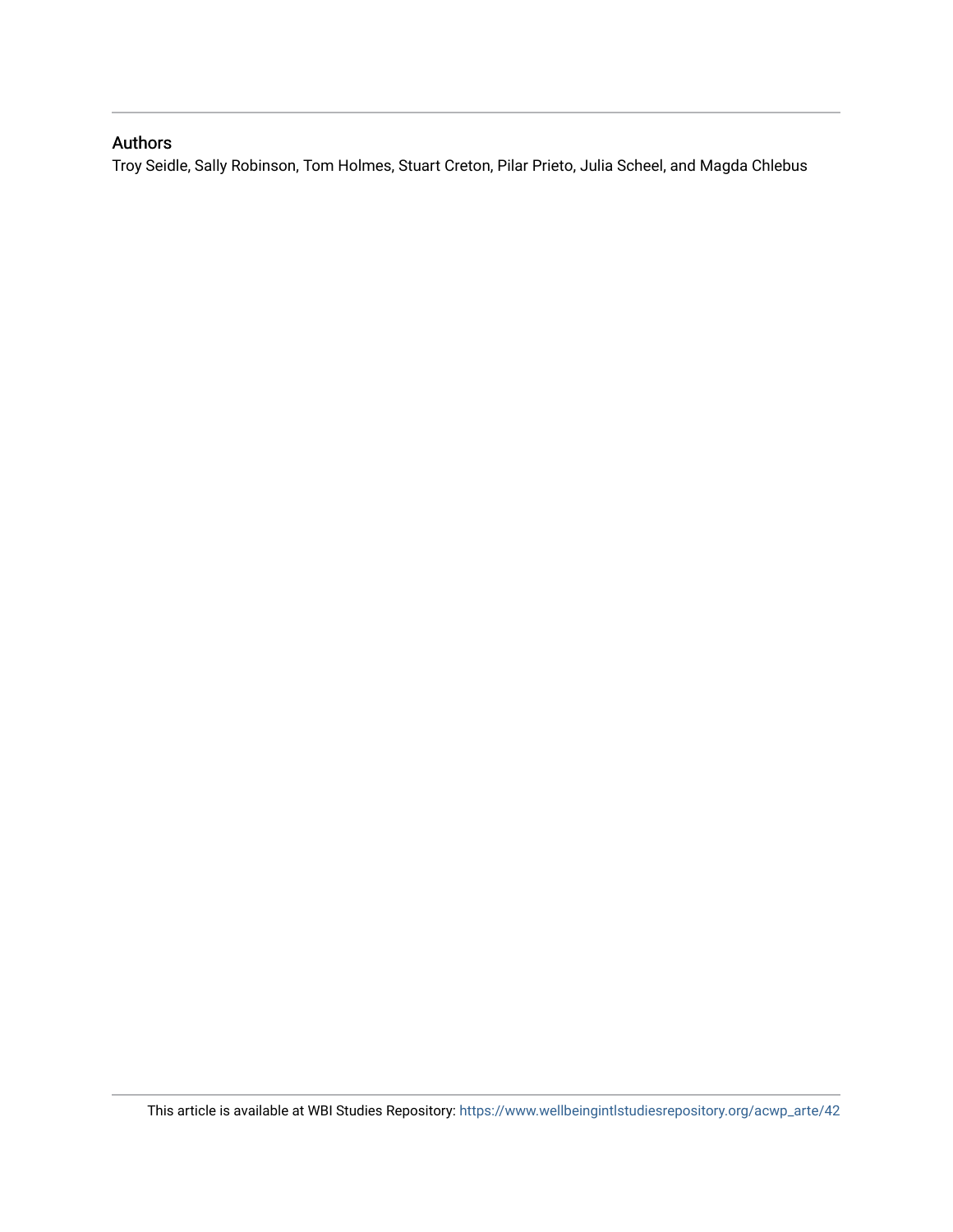# FORUM

# Cross-Sector Review of Drivers and Available 3Rs Approaches for Acute Systemic Toxicity Testing

Troy Seidle, \* $\dagger$ <sup>1</sup> Sally Robinson, $\ddagger$ <sup>1</sup> Tom Holmes, §<sup>2</sup> Stuart Creton,¶ Pilar Prieto,|| Julia Scheel,||| and Magda Chlebus||||

\*Research & Toxicology Department, Humane Society International, B-1030 Brussels, Belgium; †CAAT-Europe, Universität Konstanz/CAAT-Europe, 78464 Kontanz, Germany; ‡Safety Assessment UK, AstraZeneca R&D, Cheshire, SK10 4TG, United Kingdom; §Covance Laboratories Ltd., Harrogate, North Yorkshire HG3 1PY, United Kingdom; {National Centre for the Replacement, Refinement and Reduction of Animals in Research, London, W1B 1AL United Kingdom; | In Vitro Methods Unit, European Centre for the Validation of Alternative Methods, Institute for Health and Consumer Protection, European Commission Joint Research Centre, 21010 Ispra (Varese), Italy; \\\\\\Corporate Product Safety, Henkel AG & Co. KGaA, 40191 Dusseldorf, Germany; and ||||CEE Region Affairs & Animal Welfare, European Federation of Pharmaceutical Industries and Federations, 1050 Brussels, Belgium

<sup>1</sup>To whom correspondence should be addressed at. Research & Toxicology Department, Humane Society International, 30 Station Road, Carlton, Nottingham, NG4 3AX, UK. Fax: +44-1159-404-746. Email: tseidle@hsi.org.

<sup>2</sup>Present address: Agchem Project Consulting, Wetherby LS22 7SU, UK.

Received March 9, 2010; accepted May 10, 2010

Acute systemic toxicity studies are carried out in many sectors in which synthetic chemicals are manufactured or used and are among the most criticized of all toxicology tests on both scientific and ethical grounds. A review of the drivers for acute toxicity testing within the pharmaceutical industry led to a paradigm shift whereby in vivo acute toxicity data are no longer routinely required in advance of human clinical trials. Based on this experience, the following review was undertaken to identify (1) regulatory and scientific drivers for acute toxicity testing in other industrial sectors, (2) activities aimed at replacing, reducing, or refining the use of animals, and (3) recommendations for future work in this area.

Key Words: 3Rs; acute toxicity; harmonization; hazard labeling; limit dose; redundancy; regulatory classification; systemic toxicity.

This review has been carried out under the auspices of the European Partnership for Alternative Approaches to Animal (EPAA) Testing, an unprecedented collaboration between the European Commission (EC), European industry trade associations, and companies from seven industrial sectors. The partners are committed to pooling knowledge and resources to accelerate the development, validation, and acceptance of alternative approaches to further the reduction, refinement, and replacement (3Rs) of animal use in regulatory testing.

The term ''acute toxicity'' is used to describe the adverse effects of a substance that may result from a single exposure or

Disclaimer: The views expressed in this article are those of the authors and do not necessarily reflect the views or policies of the institutions represented by the authors.

multiple exposures within a 24-h period. Acute effects may be local (e.g., skin or eye irritation) and/or systemic in nature. This review focuses on the latter, with emphasis on regulatory required high-dose studies carried out via oral, dermal, and inhalation routes of exposure for the purpose of identifying or estimating doses that cause lethality. Other types of acute studies such as nonlethal single-dose studies (e.g., for derivation of an acute reference dose), acute ecotoxicological studies in fish and avian species, testing for marine biotoxins, and safety/ potency testing of vaccines are not explored in this paper.

Acute systemic toxicity studies are rooted in the post-World War I era concept of the " $LD_{50}$ ," which was defined by [Trevan](#page-15-0) [\(1927\)](#page-15-0) as the single dose of a substance that can be expected to cause death in 50% of the animals in an experimental group. Initially developed to provide a relative index of toxicity for plant and biological extracts,  $LD_{50}$ -type studies achieved general acceptance as a basis of comparing and classifying the toxicities of chemicals [\(FDA, 1988\)](#page-16-0) and have become a routine testing requirement in a number of regulatory sectors [\(Botham, 2004\)](#page-13-0). According to  $EC(2007)$  animal use statistics, acute toxicity studies remain the most prevalent class of toxicological test in use today.

Acute lethality studies have been among the most heavily criticized of all regulatory toxicity tests, both on scientific and on ethical grounds [\(Ekwall](#page-13-0) et al., 1998; [Langley, 2005;](#page-14-0) [Lorke,](#page-14-0) [1983](#page-14-0); [Zbinden and Flury-Roversi, 1981\)](#page-16-0). In response to criticisms, there has been a gradual evolution in study designs for acute systemic toxicity consistent with the 3Rs principle [\(Russell and Burch, 1959\)](#page-15-0), coupled with increasingly sophisticated efforts to move away from animal testing altogether [\(Table 1](#page-3-0)). Notably, reduction and in part refinement methods

 The Author 2010. Published by Oxford University Press on behalf of the Society of Toxicology. For permissions, please email: journals.permissions@oxfordjournals.org. This is an Open Access article distributed under the terms of the Creative Commons Attribution Non-Commercial License (http://creativecommons.org/licenses/by-nc/2.5), which permits unrestricted non-commercial use, distribution, and reproduction in any medium, provided the original work is properly cited.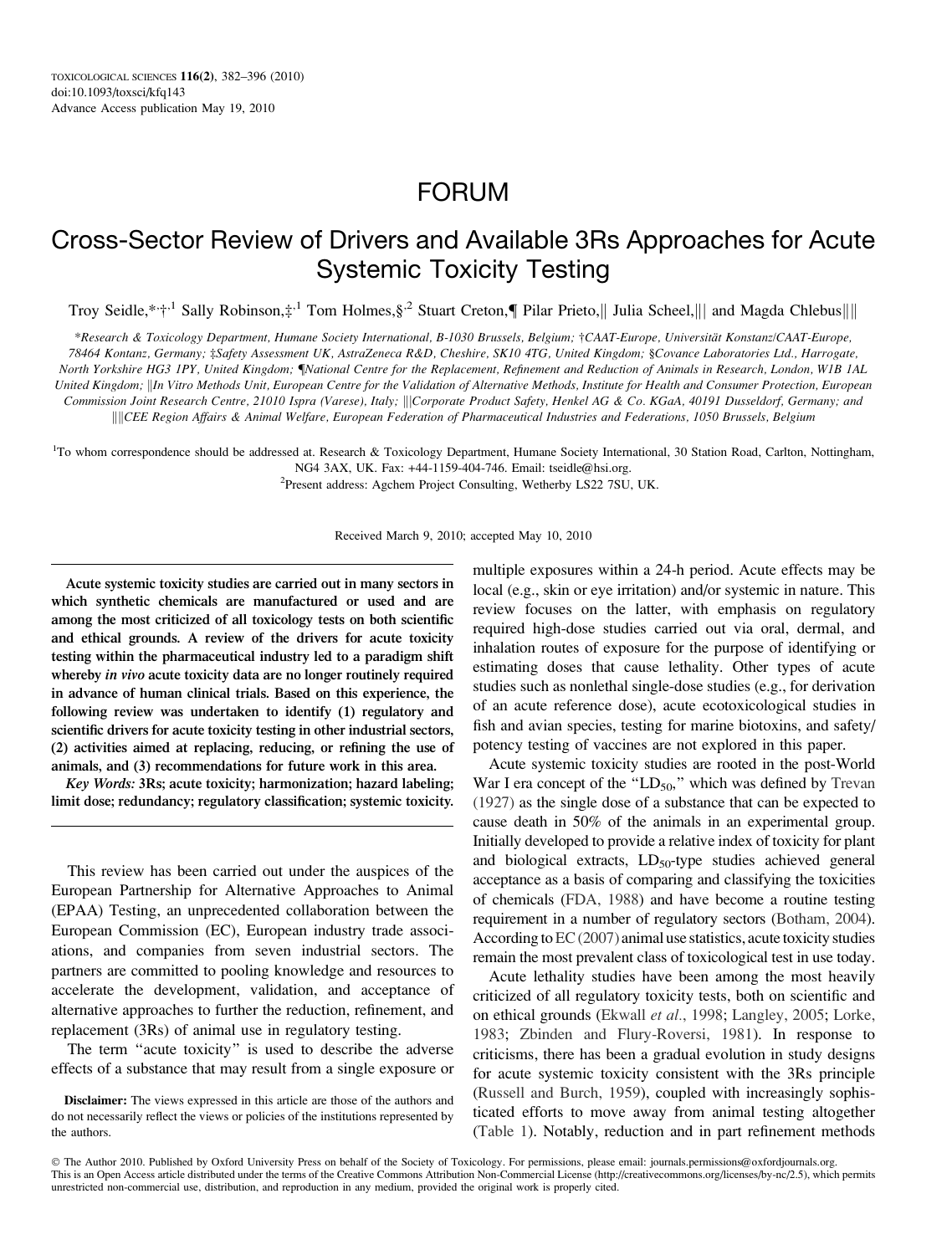### ACUTE TOXICITY DRIVERS AND ALTERNATIVES 383

## TABLE 1 Acute Toxicity Testing: 1927 Through the Present

<span id="page-3-0"></span>

| Date          | Milestone                                                                                                                                                                                                                                                                                                                                                                                                                                                                     |
|---------------|-------------------------------------------------------------------------------------------------------------------------------------------------------------------------------------------------------------------------------------------------------------------------------------------------------------------------------------------------------------------------------------------------------------------------------------------------------------------------------|
| 1927          | British pharmacologist John Trevan publishes first paper describing the $LD_{50}$ test                                                                                                                                                                                                                                                                                                                                                                                        |
| 1930s<br>1959 | $LD_{50}$ test becomes gradually accepted for the standardization of toxic plant and biological extracts and other chemicals (FDA, 1988)<br>Publication of The Principles of Humane Experimental Technique outlining the "3Rs" principle of replacement, reduction, and refinement of animal                                                                                                                                                                                  |
|               | use                                                                                                                                                                                                                                                                                                                                                                                                                                                                           |
| 1973          | Swiss toxicologist Zbinden (1973) publishes a review that concludes there is little justification for conducting the classical $LD_{50}$                                                                                                                                                                                                                                                                                                                                      |
| 1981<br>1984  | The OECD adopts Test Guidelines 401–403, the "classical" oral, dermal, and inhalation LD/LC <sub>50</sub> tests<br>The British Toxicology Society (BTS, 1984) concludes that precisely determined $LD_{50}$ values are rarely justified and proposes the alternative Fixed<br>Dose Procedure                                                                                                                                                                                  |
| 1987          | OECD 401 is revised to reduce number of animals used, e.g., only one sex required, and in some regions, the limit dose is reduced from 5000 to<br>$2000$ mg/kg                                                                                                                                                                                                                                                                                                                |
| 1988          | US Food and Drug Administration publishes a policy on the LD <sub>50</sub> stating "The scientific community agrees that the "classical" LD <sub>50</sub> test is not<br>necessary for determining acute toxicity. The agency supports efforts to discontinue conduct of the "classical" LD <sub>50</sub> test and to reduce the numbers<br>of animals used in acute toxicity testing without sacrificing information necessary in the interest of human safety'' (FDA, 1988) |
| 1992          | Adoption of OECD 420: Fixed Dose Procedure, a reduction and refinement alternative to OECD 401, the classical oral LD <sub>50</sub> test                                                                                                                                                                                                                                                                                                                                      |
| 1996          | Adoption of OECD 423: Acute Toxic Class Method, a second reduction alternative to OECD 401                                                                                                                                                                                                                                                                                                                                                                                    |
| 1998          | Adoption of OECD 425: Up-and-Down Procedure, a third alternative to OECD 401                                                                                                                                                                                                                                                                                                                                                                                                  |
|               | Results of the Multicentre Evaluation of In Vitro Cytotoxicity are released by Ekwall et al. (1998) illustrating a strong concordance between a battery of<br><i>in vitro</i> cytotoxicity assays and human lethal blood concentrations for 50 chemicals                                                                                                                                                                                                                      |
| 1999          | OECD member countries agree in principle to delete TG 401                                                                                                                                                                                                                                                                                                                                                                                                                     |
|               | British Home Office discontinues issuing licenses for $LD_{50}$ if a suitable alternative is available (HO, 1999)                                                                                                                                                                                                                                                                                                                                                             |
| 2000          | ICCVAM/NICEATM (2001b) convene an International Workshop on In Vitro Methods for Assessing Acute Systemic Toxicity to explore the potential                                                                                                                                                                                                                                                                                                                                   |
| 2001          | to use nonanimal methods to predict $LD_{50}$ values                                                                                                                                                                                                                                                                                                                                                                                                                          |
| 2002          | ICCVAM/NICEATM (2001a) publish a Guidance Document on Using In Vitro Data to Estimate In Vivo Starting Doses for Acute Toxicity<br>OECD (2002) officially deletes TG 401 from its internationally harmonized guidelines                                                                                                                                                                                                                                                       |
|               | Commencement of the joint ICCVAM/ECVAM international validation study of in vitro cytotoxicity test methods for estimating acute oral systemic<br>toxicity                                                                                                                                                                                                                                                                                                                    |
| 2003          | ECVAM holds a Workshop on Strategies to Replace In Vivo Acute Systemic Toxicity Testing (Gennari et al., 2004)                                                                                                                                                                                                                                                                                                                                                                |
|               | European pharmaceutical company/NC3Rs working group formed                                                                                                                                                                                                                                                                                                                                                                                                                    |
| 2005          | Pharmaceutical companies and NC3Rs organize a regulatory workshop to discuss the requirement for acute toxicity tests in the development of new<br>human medicines (Chapman and Robinson, 2007)                                                                                                                                                                                                                                                                               |
|               | Launch of the 15 million Euro, pan-European ACuteTox integrated project ("ACuteTox.org")                                                                                                                                                                                                                                                                                                                                                                                      |
|               | Pesticide regulators propose a new nonlethal study design for the derivation of an "acute reference dose" (Solecki et al., 2005)                                                                                                                                                                                                                                                                                                                                              |
| 2006          | Publication of the peer review report of the joint ICCVAM/ECVAM international validation study of in vitro cytotoxicity test methods for estimating<br>acute oral systemic toxicity (ICCVAM/NICEATM, 2006)                                                                                                                                                                                                                                                                    |
|               | NC3Rs organizes a regulatory workshop to discuss drivers for acute toxicity testing within the pharmaceutical sector (Chapman and Robinson, 2007)                                                                                                                                                                                                                                                                                                                             |
| 2007          | US National Research Council report "Toxicity Testing in the 21st Century" calls for a transition toward a mechanistic, and predominantly animal-free,<br>paradigm in toxicology, which offers a possible path forward for replacing in vivo systemic toxicity testing (NRC, 2007)                                                                                                                                                                                            |
|               | US Environmental Protection Agency "ToxCast" program launched to build computational models to forecast human toxicity (EPA, 2008b, 2009)                                                                                                                                                                                                                                                                                                                                     |
| 2008          | Publication of a review of the scientific drives for acute toxicity testing within the pharmaceutical industry (Robinson et al., 2008)                                                                                                                                                                                                                                                                                                                                        |
|               | EPAA establishes a cross-sector task force on acute toxicity                                                                                                                                                                                                                                                                                                                                                                                                                  |
|               | ECVAM funds a follow-up validation study of the 3T3 Neutral Red Uptake cytotoxicity assay (ICCVAM/NICEATM, 2006) to evaluate the predictive                                                                                                                                                                                                                                                                                                                                   |
|               | capacity of the assay to identify substances with acute oral $LD_{50} > 2000$ mg/kg (Kinsner-Ovaskainen et al., 2009)                                                                                                                                                                                                                                                                                                                                                         |
|               | NC3Rs establishes an expert working group to develop the scientific evidence needed to support regulatory acceptance of the Fixed Concentration                                                                                                                                                                                                                                                                                                                               |
|               | Procedure for acute inhalation toxicity testing                                                                                                                                                                                                                                                                                                                                                                                                                               |
|               | ICCVAM (2008) issues test method recommendations to U.S. agencies regarding use of two in vitro methods for estimating starting doses for acute oral<br>toxicity studies                                                                                                                                                                                                                                                                                                      |
|               | U.S. federal agencies announce "Tox21" collaboration on high throughput screening, toxicity pathway profiling, and biological interpretation of<br>findings (HHS $\&$ EPA, 2008)                                                                                                                                                                                                                                                                                              |
| 2009          | Adoption of ICH $M3(R2)$ test guideline, including a reduction of the standard limit dose to 1000 mg/kg (ICH, 2009)                                                                                                                                                                                                                                                                                                                                                           |
|               | Adoption of OECD 436: Acute Toxic Class Method, a reduction alternative to OECD 403, the classical inhalation LC <sub>50</sub> test, together with a revision to<br>403 (OECD, 2009c)                                                                                                                                                                                                                                                                                         |
|               | OECD publishes a Draft Guidance Document on Using Cytotoxicity Tests to Estimate Starting Doses for Acute Oral Systemic Toxicity Tests (OECD,<br>2009a)                                                                                                                                                                                                                                                                                                                       |

have been introduced as Organization for Economic Cooperation and Development (OECD) Test Guidelines for oral and inhalation routes, although no such approach for

dermal exposure is currently available. And despite efforts over many years, acute toxicity testing remains a core regulatory requirement in many sectors.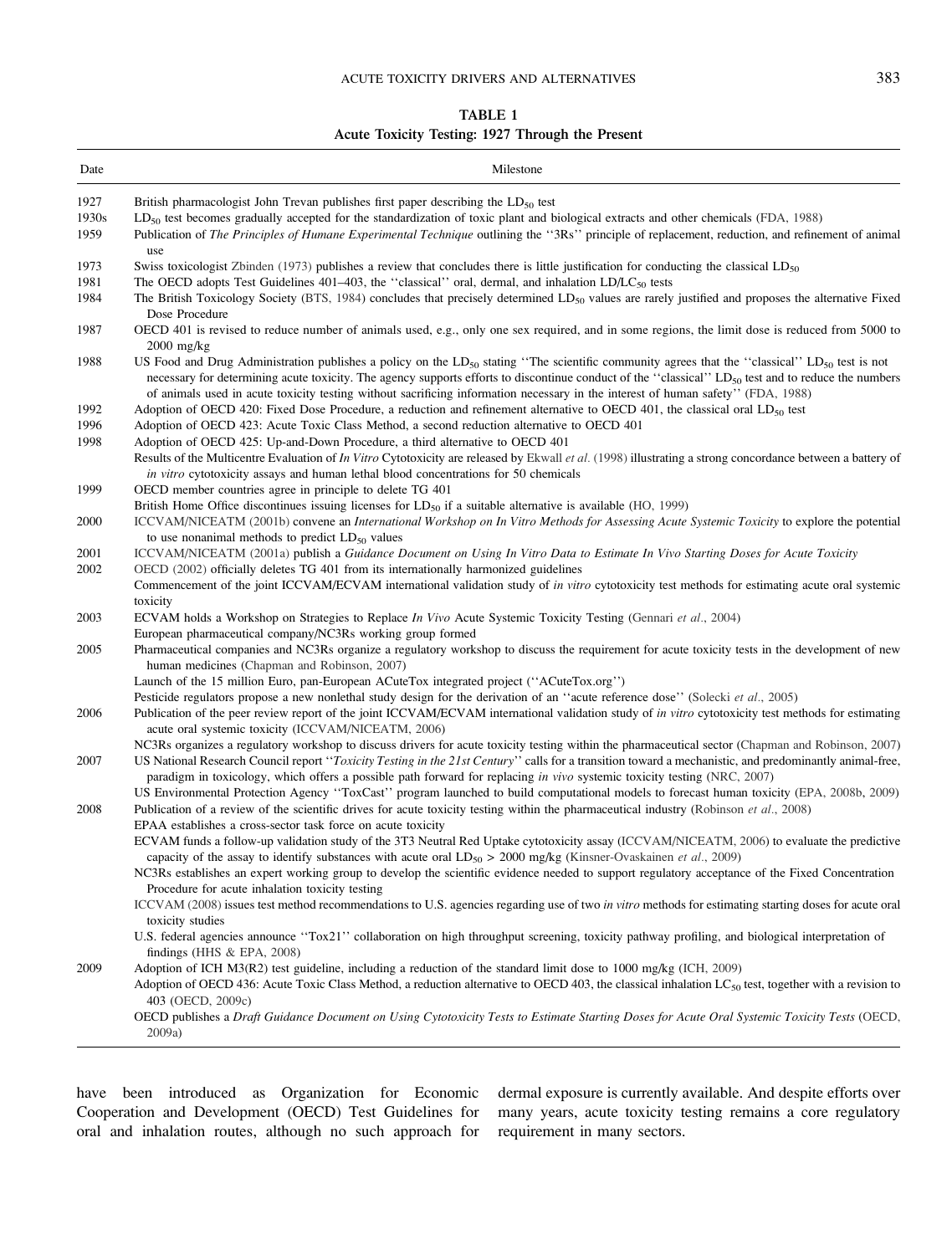In 2003, a working group comprised 18 international pharmaceutical companies and contract testing laboratories, together with the U.K. National Centre for the Replacement, Refinement, and Reduction of Animals in Research (NC3Rs), was established to evaluate the utility of acute systemic toxicity studies in the development of new medicines. The expert group determined that ''the information obtained from acute toxicity studies is of little or no value in the pharmaceutical development process,'' a conclusion subsequently considered and endorsed by pharmaceutical regulators and scientists via the International Conference on Harmonization of Technical Requirements for Registration of Pharmaceuticals for Human Use (ICH) process [\(ICH, 2009](#page-14-0); [Robinson](#page-15-0) et al., 2008). In light of these findings, and in view of the requirement of acute toxicity testing across multiple industry sectors, the EPAA established a task force to examine scientific and regulatory drivers for such testing and to promote the use of 3Rs approaches that the task force considers are currently available. This publication is one of several products of that effort.

#### CURRENT PRACTICE

#### Survey of EPAA Member Companies

A questionnaire designed to gather information regarding current practices in the conduct of acute toxicity studies and companies' experiences in this area was sent to all EPAA members except those in the pharmaceutical sector, which has already participated in such an exercise [\(Robinson](#page-15-0) et al., 2008). The EPAA survey questions covered the scientific and regulatory objectives of the studies, routes of administration, preferred test guideline, parameters examined, dose limit, and regulatory experience (a link to the EPAA questionnaire is included under ''[Supplementary data'](Supplementary data)'). Seventeen companies responded, and the number of companies responding per sector is outlined as follows: agrochemicals (four companies), animal health (two companies), consumer products/cosmetics (nine companies), industrial chemicals (four companies), and together with two contract research organizations that conduct studies to support the various sectors. The total number of responding companies appears greater than 17 because some companies represent more than one sector. The aggregated responses are not detailed in this publication because the number of companies responding within each sector was relatively small. The limited nature of the survey means that generalized qualitative responses rather than quantitative data are used to support the points made in relevant sections of this publication. Reference to the earlier pharmaceutical company survey is also made when relevant.

### Number of Animals and End Points Measured in Guideline Studies

[Table 2](#page-5-0) compares current and proposed protocols for acute toxicity studies and identifies study designs used to determine  $LD_{50}$  point estimates versus range estimates, as well as how many animals are typically used under each protocol. A full statistical breakdown of animal use across industry sectors and in various classes of acute toxicity studies is available elsewhere [\(EC, 2007\)](#page-13-0).

Contemporary test guidelines offer greater flexibility for generating data fit for purpose, potentially using fewer animals than the older guidelines, such as the now-deleted OECD Test Guideline 401 [\(OECD, 2009c](#page-15-0)). It is also possible to use clinical signs such as ''evident toxicity'' rather than death as an end point for classification, e.g., in the U.K.-pioneered Fixed Dose Procedure (OECD 420).

Choice of test guideline is driven in large part by national and sector-specific regulatory requirements but can also be influenced by what the  $LC_{50}$  or  $LD_{50}$  might reasonably be expected to be. For example, if there is reason to expect that the acute toxicity will be greater than the limit dose for classification, OECD 420 would be a suitable choice in using the fewest animals to achieve this end. If this is not absolutely certain, the German-developed Acute Toxic Class Method (OECD 423) may ultimately use the fewest animals. If on the other hand a point estimate of the oral  $LD_{50}$  is required, the U.S.-developed Up-And-Down Procedure (OECD 425) would be required. According to EPAA's survey of members, many European companies and contract research organizations default to OECD 423 unless a specific regulatory authority requires a more humane method or a point estimate of the  $LD_{50}$ .

For acute dermal toxicity, the only guideline currently available is the classic dermal  $LD_{50}$  study (OECD 402). An OECD dermal fixed dose guideline was proposed in 2004 but has since been withdrawn. Acute dermal studies are normally performed after oral or inhalation testing, and as discussed later in this publication, dermal toxicity is rarely greater than what is observed in oral or inhalation studies. Thus, a limit test is normally sufficient.

For acute inhalation toxicity, a revised version of the classic mammalian  $LC_{50}$  study (OECD 403) has recently been adopted, together with a new Acute Toxic Class guideline (OECD 436) as an animal reduction measure. An inhalation Fixed Concentration Procedure has also been proposed, and work to develop the scientific evidence needed to support the adoption of this method is currently ongoing (see [Table 1\)](#page-3-0).

### SCIENTIFIC AND REGULATORY DRIVERS FOR ACUTE TOXICITY STUDIES

#### Regulatory Drivers in Different Sectors and Regions

By sector. Most countries examined have enacted legislation and regulations governing the testing and marketing of agricultural and industrial chemicals, biocides, cosmetics, food additives, medicinal products, and other substances for the protection of human health and the environment. A multisector and multiregional overview of regulatory data requirements for acute systemic toxicity is presented in [Table 3.](#page-8-0)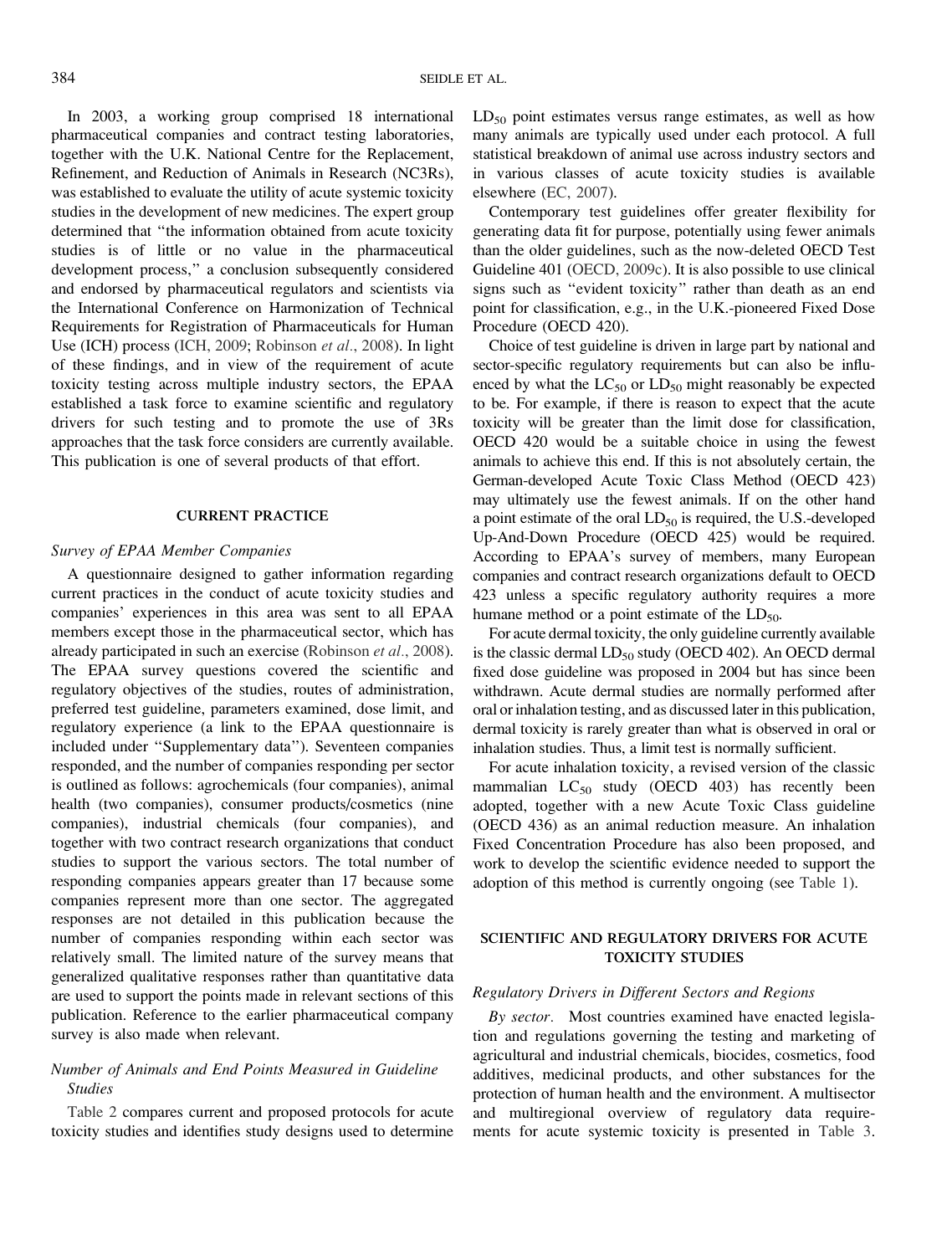<span id="page-5-0"></span>

| Route                                        | Oral <sup>a</sup>                                                                                                                                                                                                                                                                                                                                                                                                       |                                                                     |                                                                                          |                                                                                                                                                                                                  | $Dermal^b$                                                                                                                                                                                                                                                                                                                                                                                                         |                                                                     | Inhalation $c$                                                                                                                                                                                                                                                                                                                                                                                |                                                                                                                                                                                                                                                                                                                                                                                                                                                                                                                                                                                                                                                                                                                                                     |                                                                                                                          |
|----------------------------------------------|-------------------------------------------------------------------------------------------------------------------------------------------------------------------------------------------------------------------------------------------------------------------------------------------------------------------------------------------------------------------------------------------------------------------------|---------------------------------------------------------------------|------------------------------------------------------------------------------------------|--------------------------------------------------------------------------------------------------------------------------------------------------------------------------------------------------|--------------------------------------------------------------------------------------------------------------------------------------------------------------------------------------------------------------------------------------------------------------------------------------------------------------------------------------------------------------------------------------------------------------------|---------------------------------------------------------------------|-----------------------------------------------------------------------------------------------------------------------------------------------------------------------------------------------------------------------------------------------------------------------------------------------------------------------------------------------------------------------------------------------|-----------------------------------------------------------------------------------------------------------------------------------------------------------------------------------------------------------------------------------------------------------------------------------------------------------------------------------------------------------------------------------------------------------------------------------------------------------------------------------------------------------------------------------------------------------------------------------------------------------------------------------------------------------------------------------------------------------------------------------------------------|--------------------------------------------------------------------------------------------------------------------------|
| OECD test<br>guideline (year<br>of adoption) | 401 LD <sub>50</sub> (1981;<br>deleted 2001)                                                                                                                                                                                                                                                                                                                                                                            | 420 fixed dose<br>(1992)                                            | 423 acute toxic<br>class (1996)                                                          | 425 up and down $402$ LD <sub>50</sub> (1981)<br>(1998)                                                                                                                                          |                                                                                                                                                                                                                                                                                                                                                                                                                    | Draft 434 fixed<br>dose (on hold)                                   | 403 LC <sub>50</sub> (1981)                                                                                                                                                                                                                                                                                                                                                                   | 403 LC <sub>50</sub> (revised 436 acute toxic<br>2009)                                                                                                                                                                                                                                                                                                                                                                                                                                                                                                                                                                                                                                                                                              | class (2009)                                                                                                             |
| Sighting study<br>required?                  | Yes                                                                                                                                                                                                                                                                                                                                                                                                                     | 1 animal per [ ]                                                    | No                                                                                       | No                                                                                                                                                                                               | Yes                                                                                                                                                                                                                                                                                                                                                                                                                | Yes                                                                 | $\leq$ 3 $\delta$ and $\leq$ 3 $\circ$<br>$(or < 3$ of<br>susceptible sex)<br>per []. At least $3 \delta$<br>and $3 \nvert p$ per $\lceil \cdot \rceil$ to<br>test sex differences<br>if unknown                                                                                                                                                                                              | $\leq$ 3 $\triangle$ and $\leq$ 3 $\degree$ No<br>per $\lceil \; \rceil$                                                                                                                                                                                                                                                                                                                                                                                                                                                                                                                                                                                                                                                                            |                                                                                                                          |
| Dose levels                                  | At least 3, spaced Fixed doses of 5,<br>appropriately to<br>produce test<br>groups with<br>a range of toxic<br>effects and<br>mortality rates.<br>The data should<br>be sufficient to<br>produce a dose-<br>response curve<br>and, where<br>possible, permit<br>an acceptable<br>determination of<br>the $LD_{50}$ . May<br>also be used as<br>a limit test. At<br>least 5 rodents of<br>the same sex per<br>dose level | 50, 300, and<br>2000 (5000)<br>$mg/kg$ ; 5<br>animals/dose<br>level | Fixed doses of 5,<br>50, 300, and<br>2000 (5000)<br>$mg/kg$ ; 3<br>animals/dose<br>level | Starting dose at<br>best estimate of<br>$LD_{50}$ (or 175<br>$mg/kg$ ) and using<br>dose progression<br>factor of 3.2,<br>single animals<br>dosed until one<br>of three stopping<br>criteria met | At least 3, spaced Fixed doses of 5,<br>appropriately to<br>produce test<br>groups with<br>a range of toxic<br>effects (including)<br>death). Data<br>should be<br>sufficient to<br>produce a dose-<br>response curve<br>and, where<br>possible, permit<br>an acceptable<br>determination of<br>the $LD_{50}$ . May<br>also be used as<br>a limit test. At<br>least 5 rodents of<br>the same sex per<br>dose level | 50, 300, and<br>2000 (5000)<br>$mg/kg$ ; 5<br>animals/dose<br>level | appropriately to<br>produce test<br>groups with<br>a range of toxic<br>effects and<br>mortality rates.<br>Data should be<br>sufficient to<br>produce a dose-<br>response curve<br>and, where<br>possible, permit<br>an acceptable<br>determination of<br>the $LC_{50}$ . May<br>also be used as<br>a limit dose test.<br>At least 10<br>rodents (at least 5<br>of each sex) per<br>dose level | At least 3, spaced At least 3, spaced to Fixed doses during<br>produce a range of<br>toxic effects<br>(including death).<br>The data should be<br>sufficient to<br>produce a dose-<br>response curve<br>and permit an<br>acceptable<br>determination of<br>the $LC_{50}$ —or—as<br>$a \subset \times T$ protocol<br>for deriving<br>AEGL, ERPG, or<br>AETL values for<br>emergency<br>response planning,<br>or land use<br>planning. May<br>also be used as<br>a limit dose test.<br>A limit version of<br>the $C \times T$ protocol<br>may also be<br>performed. At<br>least 5 rodents of<br>the same sex per<br>dose level should<br>be used in the<br>traditional<br>protocol. One<br>animal/sex/<br>interval under the<br>$C \times T$ protocol | and exposure<br>period of 4 h; 3<br>animals/sex/dose<br>level or 6<br>animals of the<br>more sensitive<br>sex/dose level |

TABLE 2 Comparison of OECD Guidelines for Acute Systemic Toxicity (adapted from [Botham,](#page-13-0) 2004)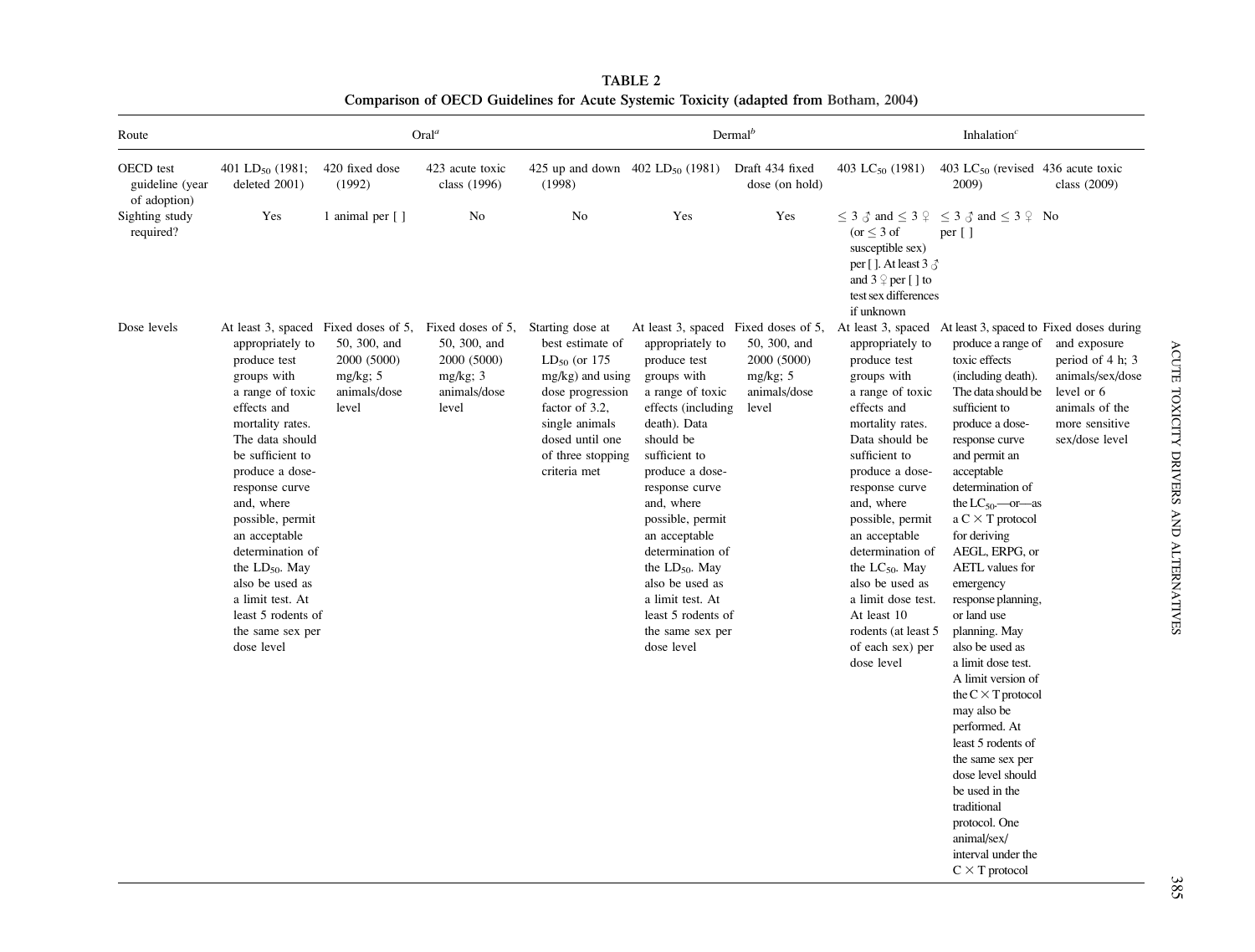TABLE 2—Continued

| Route                        |                                                                                                                     |                                                                                      | Oral <sup>a</sup>                                                                                      |                                                                                                |                                                                                                                | Dermal <sup>b</sup>                                                                  |                                                                                                                     | Inhalation $c$                                                                                                                                                                                                                                                           |                                                                                      |
|------------------------------|---------------------------------------------------------------------------------------------------------------------|--------------------------------------------------------------------------------------|--------------------------------------------------------------------------------------------------------|------------------------------------------------------------------------------------------------|----------------------------------------------------------------------------------------------------------------|--------------------------------------------------------------------------------------|---------------------------------------------------------------------------------------------------------------------|--------------------------------------------------------------------------------------------------------------------------------------------------------------------------------------------------------------------------------------------------------------------------|--------------------------------------------------------------------------------------|
| Average number<br>of animals | > 20                                                                                                                | 5 (limit test) to 7                                                                  | 6 (limit test) to 7                                                                                    | 5 (limit test) to 9                                                                            | 10 (limit test)<br>to $30$                                                                                     | 5 (limit test) to 7                                                                  | 40                                                                                                                  | If 4 concentrations<br>tested:<br>—In case of 1<br>animal/sex/( $C \times$<br>T) point: both<br>$sexes = 40$ ;<br>susceptible $sex =$<br>40<br>$\frac{1}{2}$ = In case of 2<br>animals/sex/ (C<br>$\times$ T) point: both<br>$sexes = 80$ ;<br>susceptible $sex =$<br>80 | $6 - 9$                                                                              |
| Aim                          | Identify the $LD_{50}$<br>and the range of<br>associated toxic<br>effects                                           | Identify lowest<br>fixed dose<br>causing evident<br>toxicity                         | Identify lowest<br>fixed dose<br>causing mortality                                                     | Calculated $LD_{50}$                                                                           | Identify the $LD_{50}$<br>and the range of<br>associated toxic<br>effects                                      | Identify lowest<br>fixed dose<br>causing evident<br>toxicity                         | Identify the $LC_{50}$<br>and the range of<br>associated toxic<br>effects                                           | Identify the $LC_{50}$<br>and the range of<br>associated toxic<br>effects                                                                                                                                                                                                | Identify the $LC_{50}$<br>and the range of<br>associated toxic<br>effects            |
| Output                       | Point estimate of<br>$LD_{50}$ with<br>confidence<br>intervals; signs<br>of acute toxicity;<br>$target \, organ(s)$ | Range estimate of<br>$LD_{50}$ ; signs of<br>acute toxicity;<br>$target \, organ(s)$ | Range estimate of Point estimate of<br>$LD_{50}$ ; signs of<br>acute toxicity;<br>$target \, organ(s)$ | $LD_{50}$ with<br>confidence<br>intervals; signs<br>of acute toxicity;<br>$target \, organ(s)$ | Point estimate of<br>$LD_{50}$ with<br>confidence<br>intervals. Signs<br>of acute toxicity.<br>Target organ(s) | Range estimate of<br>$LD_{50}$ ; signs of<br>acute toxicity;<br>$target \, organ(s)$ | Point estimate of<br>$LC_{50}$ with<br>confidence<br>intervals; signs<br>of acute toxicity;<br>$target \, organ(s)$ | Range estimate of<br>$LC_{50}$ ; signs of<br>acute toxicity;<br>target $organ(s)$                                                                                                                                                                                        | Range estimate of<br>$LC_{50}$ ; signs of<br>acute toxicity;<br>$target \, organ(s)$ |

Note.  $\zeta$ , male;  $\zeta$ , female; [], concentration; C  $\times$  T, concentration  $\times$  time protocol; AEGL/AETL, acute exposure guideline/threshold level; ERPG, emergency response planning guideline. <sup>a</sup>Single bolus. Young adult rats ("one sex"). Oral gavage with constant volume or concentration, clinical observations, bodyweight, and mortality over 14 days. Necropsy at termination. It is recommended that only one sex needs to be tested initially followed by <sup>a</sup> second group of the other sex tested to investigate sex differences unless data exist to show the first sex is the more sensitive.

<sup>b</sup>Young adult rats ("one sex"). Dermal application to 10% of skin surface area (clipped free of hair) for 24 h under a gauze and tape dressing. Clinical observations, bodyweight, and mortality over 14 days. Necropsy at termination. It is recommended that only one sex needs to be tested initially followed by <sup>a</sup> second group of the other sex tested to investigate sex differences unless data exist to show the first sex is the more sensitive.

"Young adult rats ("one sex"). Inhalation exposure for at least 4 h in rat and mice in the current 403 or up to 6 h for rats in the proposed revised 403 (up to 4 h for mice only). Clinical observations, bodyweight, and mortality over 14 days. Necropsy at termination. It is recommended that only one sex needs to be tested initially followed by <sup>a</sup> second group of the other sex tested to investigate sex differences unless data exist to show the first sex is the more sensitive. Alternative protocol under proposed revision to 403:  $C \times T$  protocol: young adult rats, exposed to a test article at several concentration levels and for multiple time durations (1 animal/sex/interval). All testing is performed in <sup>a</sup> nose-only chamber.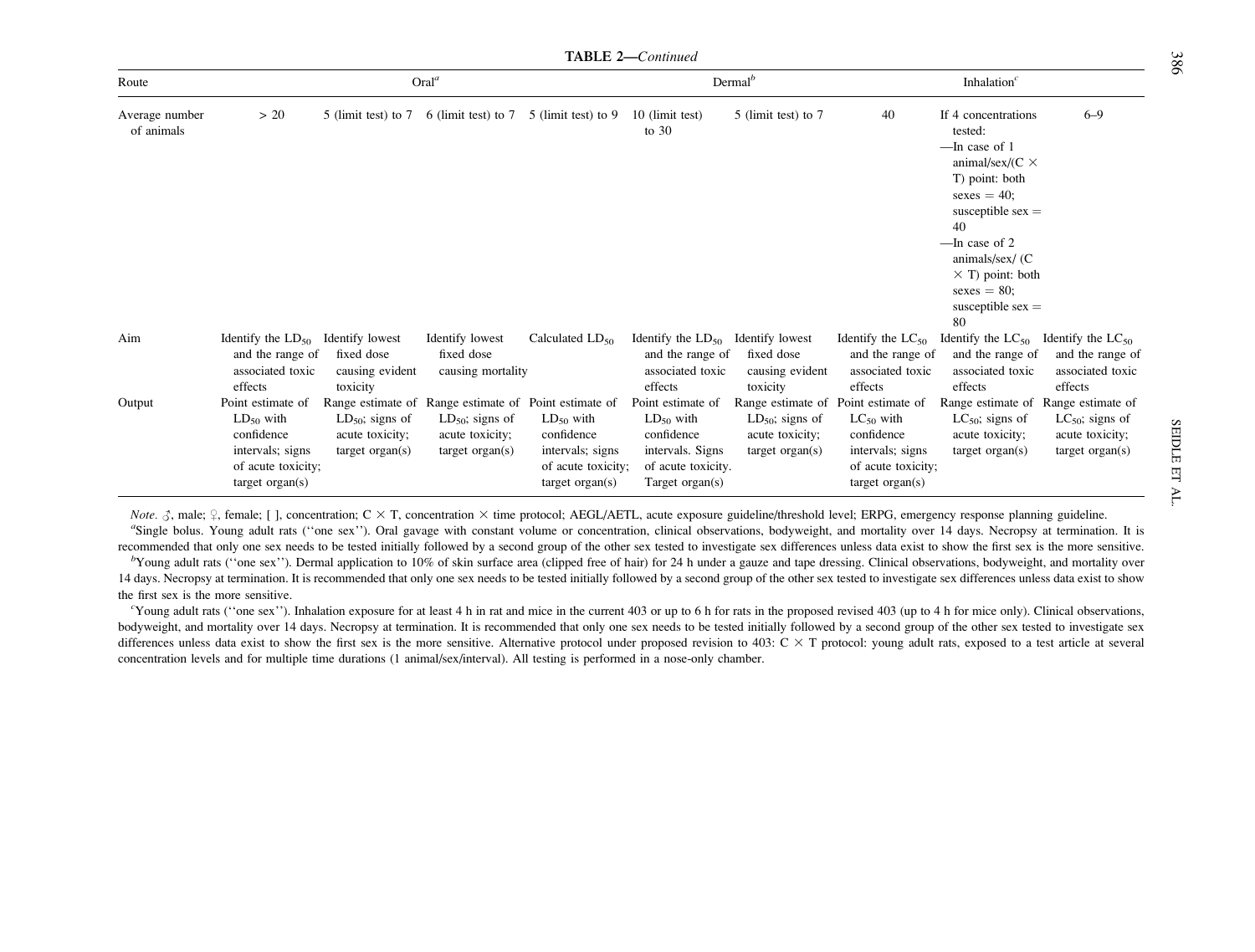This illustrates the complexity of the regulatory arena across sectors and countries and the challenges this creates for those seeking to reduce the numbers of animals used in acute toxicity studies while generating globally acceptable registration data packages.

For ''agrochemicals and biocides,'' acute data for three routes of administration (oral, dermal, and inhalation) are generally required for all active substances and in many cases for formulated products and certain other chemical ingredients as well ([EPA, 2007b](#page-16-0), [2008a](#page-16-0); [FAMIC, undated](#page-14-0); [GC,](#page-14-0) [2006](#page-14-0); [MOA, 2001](#page-13-0); [OJ, 1992,](#page-15-0) [1998](#page-15-0)). Requirements for ''industrial chemicals'' are generally less rigid, with most countries examined requiring testing by a single route or possibly two routes for higher tonnage substances [\(GC, 2005](#page-14-0); [MEP, 2004a](#page-14-0); [OJ, 2007\)](#page-15-0). Some countries currently impose no specific data requirement for acute toxicity testing of industrial chemicals ([EPA, 2007a](#page-16-0); [METI, 2005](#page-14-0)) or no testing below a specified production volume, e.g., one metric ton in the European Union (EU) ([OJ, 2007\)](#page-15-0). Within the EU, the only officially recognized methods for the determination of acute oral toxicity of industrial chemicals are OECD TG 420 and OECD 423 ([OJ, 2004](#page-15-0), [2008](#page-15-0)), which is a consideration when determining a test to be used across geographical regions and regulatory frameworks. The EPAA survey confirmed implementation of these regulatory requirements in practice.

For ''cosmetics,'' acute toxicity testing of both finished products and raw ingredients is now prohibited in the EU [\(OJ,](#page-15-0) [2003\)](#page-15-0) and not specifically required in the United States or Canada, although information on systemic effects may be obtained using other methods to ensure the legally required safety of the product. In Japan, for cosmetics consisting of ingredients already on an approved list, there is no requirement for additional testing. In contrast, China and certain South American countries require premarket registration of cosmetic finished products, which may entail some level of acute toxicity testing above and beyond the safety assessment of raw ingredients ([RPA, 2004\)](#page-15-0). Additionally, some of these countries do not consistently accept foreign data, which may result in cosmetic products produced by foreign companies being subject to duplicate testing.

For ''food additives, flavorings, and food-contact materials,'' a specific requirement to generate acute systemic toxicity data could not be found in applicable legislation, regulations, or guidance in any of the countries surveyed ([EC, 2001a,](#page-13-0) [2001b](#page-13-0); [FDA, 2002](#page-16-0), [2006](#page-16-0); [MHLW, 2009](#page-14-0)).

For the development of new ''human medicines,'' the requirement for acute toxicity tests is now largely historic because the revised text of ICH Test Guideline ''M3 R2'' was adopted last year ([ICH, 2009](#page-14-0)). All that remains is for the regional guidelines in Europe, the United States, and Japan to be updated to reflect the text of the revised ICH M3. Many pharmaceutical companies have not conducted acute toxicity studies for new medicines for some time because data generated from other more refined study types (e.g., in vivo genetic toxicology studies, safety pharmacology studies, and dose-range finding studies), which are already conducted as part of the development of new medicines, are considered to provide a better assessment of potential human safety risks in advance of clinical trials. The same is true regarding the protection of workers in manufacturing and production plants, such that most companies are now using data from other studies to inform Material Safety Data Sheets and other worker protection measures.

With respect to "veterinary medical products," acute toxicity studies are not specifically required for the demonstration of safety either to target animals or to human consumers ([EMEA, 2009](#page-14-0); [OJ, 1990](#page-15-0); [VICH, 2008\)](#page-14-0). However, acute studies may be carried out on a voluntary basis to obtain information on other aspects of safety for veterinary medical product (e.g., worker protection), though as above, other available data could be used for these purposes.

Across all sectors and countries examined, it is generally accepted that acute toxicity studies may be waived if a substance is known to be corrosive or if there is a low risk of human exposure ([ECHA, 2008b\)](#page-14-0). Route-specific waivers may be granted on the basis of physicochemical properties, such as volatility, particle size, molecular weight and volume, and  $log K_{ow}$  ([ECHA, 2008c](#page-14-0)). A notable exception is for agrochemical and biocide active substances in the EU, where acute toxicity studies must usually be carried out for hazard classification of the active substances regardless of the expected exposure. For formulations, waivers may be granted in cases where a scientifically sound case can be made, e.g., when the outcome of the study is highly predictable based on the properties and concentration of individual ingredients [\(EPA, 2001;](#page-16-0) [OJ, 1999\)](#page-15-0). Weight-of-evidence and read-across approaches might also be used to estimate acute toxicity (discussed further in the ''Alternative Approaches'' section below).

Classification and labeling. Classification and labeling of substances and products is relevant to various sectors. Regulatory authorities across the globe have also developed frameworks for the classification and labeling of chemical hazards for the protection of workers, consumers, and the environment. In many cases, the regulatory requirement for acute toxicity data is for classification and labeling purposes only, a fact confirmed by the EPAA survey, with the majority of companies identifying classification and labeling as a primary reason for conducting acute toxicity testing.

When testing is conducted solely to meet classification and labeling requirements, precise  $LD_{50}/LC_{50}$  values are not necessary because testing to the upper boundary of a hazard category (i.e., limit dose) is sufficient to establish a regulatory classification. Therefore, there is no scientific necessity to establish a dose-response curve for mortality.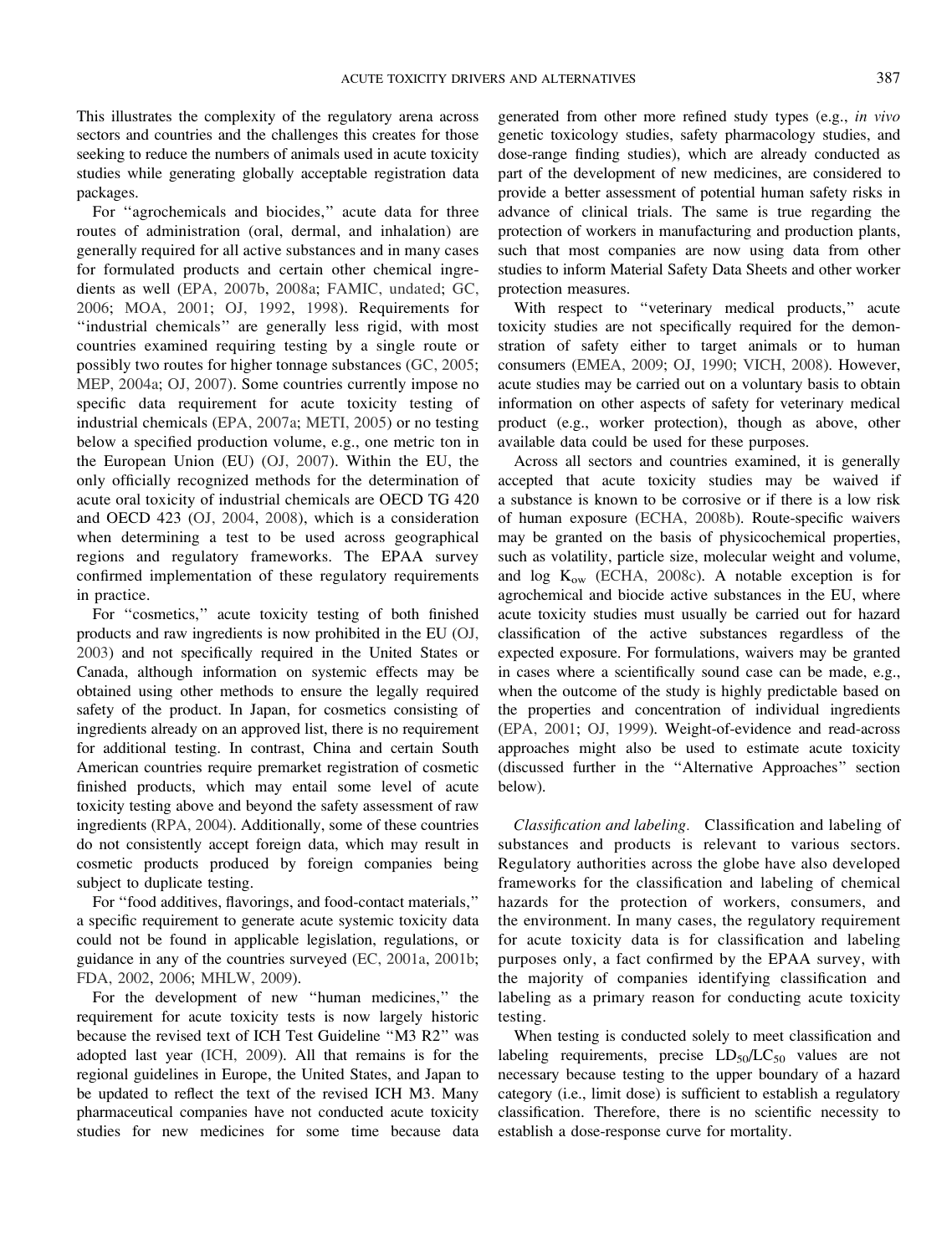TABLE 3 Regulatory Drivers for Acute Toxicity Testing Across Agrochemicals, Biocides, Chemicals, Cosmetics, and Medicinal Products Sectors

<span id="page-8-0"></span>

| Sector          | Europe                                                                                                                                                                                                                                                                                                                                                                                                                                                                                                                                                                                                                                                                                                                                                                                                                                    | <b>United States</b>                                                                                                                                                                                                                                                                                                                                                                                                                                                                                                                                                                                                                                                                                                                                                                                                                                                               | Japan                                                                                                                                                                                                                                                                                                                                                                                                                                                                                                                                            | China                                                                                                                                                                                                                                    |
|-----------------|-------------------------------------------------------------------------------------------------------------------------------------------------------------------------------------------------------------------------------------------------------------------------------------------------------------------------------------------------------------------------------------------------------------------------------------------------------------------------------------------------------------------------------------------------------------------------------------------------------------------------------------------------------------------------------------------------------------------------------------------------------------------------------------------------------------------------------------------|------------------------------------------------------------------------------------------------------------------------------------------------------------------------------------------------------------------------------------------------------------------------------------------------------------------------------------------------------------------------------------------------------------------------------------------------------------------------------------------------------------------------------------------------------------------------------------------------------------------------------------------------------------------------------------------------------------------------------------------------------------------------------------------------------------------------------------------------------------------------------------|--------------------------------------------------------------------------------------------------------------------------------------------------------------------------------------------------------------------------------------------------------------------------------------------------------------------------------------------------------------------------------------------------------------------------------------------------------------------------------------------------------------------------------------------------|------------------------------------------------------------------------------------------------------------------------------------------------------------------------------------------------------------------------------------------|
|                 | Agrochemicals Regulation (EC) No 1107/2009 (OJ, 2009);<br>data requirements specified in Annexes II<br>and III. The recently revised EU regulation<br>makes sharing of vertebrate data between<br>applicants and notifiers obligatory (in<br>a manner similar to REACH) so that<br>duplicate testing is avoided. At the time of<br>this writing, data requirements are still<br>being revised via an independent<br>comitology process. Annex II requires<br>acute oral and dermal data for each active<br>substance, and an inhalation study must be<br>performed except where exposure via this<br>route can be ruled out. Annex III<br>requirements for formulated products<br>prescribe separate acute oral and dermal<br>studies; however, classification by<br>calculation should be a viable alternative<br>for most formulations. | Federal Insecticide, Fungicide, and<br>Rodenticide Act (USC, 2008b); data<br>requirements for active substances/<br>formulations specified in 40 CFR § 158<br>(EPA, 2007b); guidance on determining<br>data needs for other ingredients provided<br>by EPA (2002). Part 158 prescribes acute<br>systemic toxicity studies via oral, dermal,<br>and inhalation routes for the active<br>substance. Additionally, each finished<br>product/formulation is normally also<br>required to undergo separate acute toxicity<br>testing via the oral, dermal, and inhalation<br>routes for labeling purposes, although data<br>waivers may be granted in cases where<br>a scientifically sound argument can be<br>made (EPA, 2001). Acute systemic<br>toxicity data are not normally required in<br>the United States for nonactive ingredients<br>in a pesticide formulation (EPA, 2002). | Agricultural Chemicals Regulation Law<br>(MAFF, 1948); Appendix to Data<br>Requirements for Supporting Registration<br>of Pesticides (FAMIC, undated). Acute<br>toxicity data requirements are generally<br>consistent with those of other countries<br>listed here, with the proviso that dermal<br>studies may be waived if a substance is<br>corrosive, and inhalation studies may be<br>waived "when it is determined that there<br>is no danger that users will be exposed to<br>the relevant agricultural chemical through<br>inhalation." | Regulation on Pesticide Administration (SC,<br>2001); Requirements of the Pesticide<br>Registration Document (MOA, 2001).<br>Acute toxicity data requirements are<br>generally consistent with those of the EU<br>and the United States. |
| <b>Biocides</b> | Directive 98/8/EC (OJ, 1998); data<br>requirements specified in Annexes II and<br>III. At the time of writing, Directive 98/8/<br>EC is in the process of being replaced by<br>the Biocidal Products Regulation (EC,<br>2009). With respect to acute systemic<br>toxicity of the active ingredient, oral data<br>are normally required except where<br>inhalation data area available, and<br>inhalation and dermal data are required<br>except where exposure via these routes can<br>be ruled out. Annex III requirements (for<br>formulated products) prescribe acute<br>testing via at least two routes. Article 13 of<br>the Biocides Directive, however, does<br>specify mechanisms by which vertebrate<br>data sharing must occur for existing<br>actives.                                                                         | Federal Insecticide, Fungicide, and<br>Rodenticide Act (USC, 2008b); data<br>requirements for active substances/<br>formulations specified in 40 CFR Part<br>158W (EPA, 2008a); guidance on<br>determining data needs for other<br>ingredients provided by EPA (2002).<br>Acute toxicity requirements are the same<br>as for agrochemicals.                                                                                                                                                                                                                                                                                                                                                                                                                                                                                                                                        | Regulated as industrial chemicals                                                                                                                                                                                                                                                                                                                                                                                                                                                                                                                | Regulated as industrial chemicals                                                                                                                                                                                                        |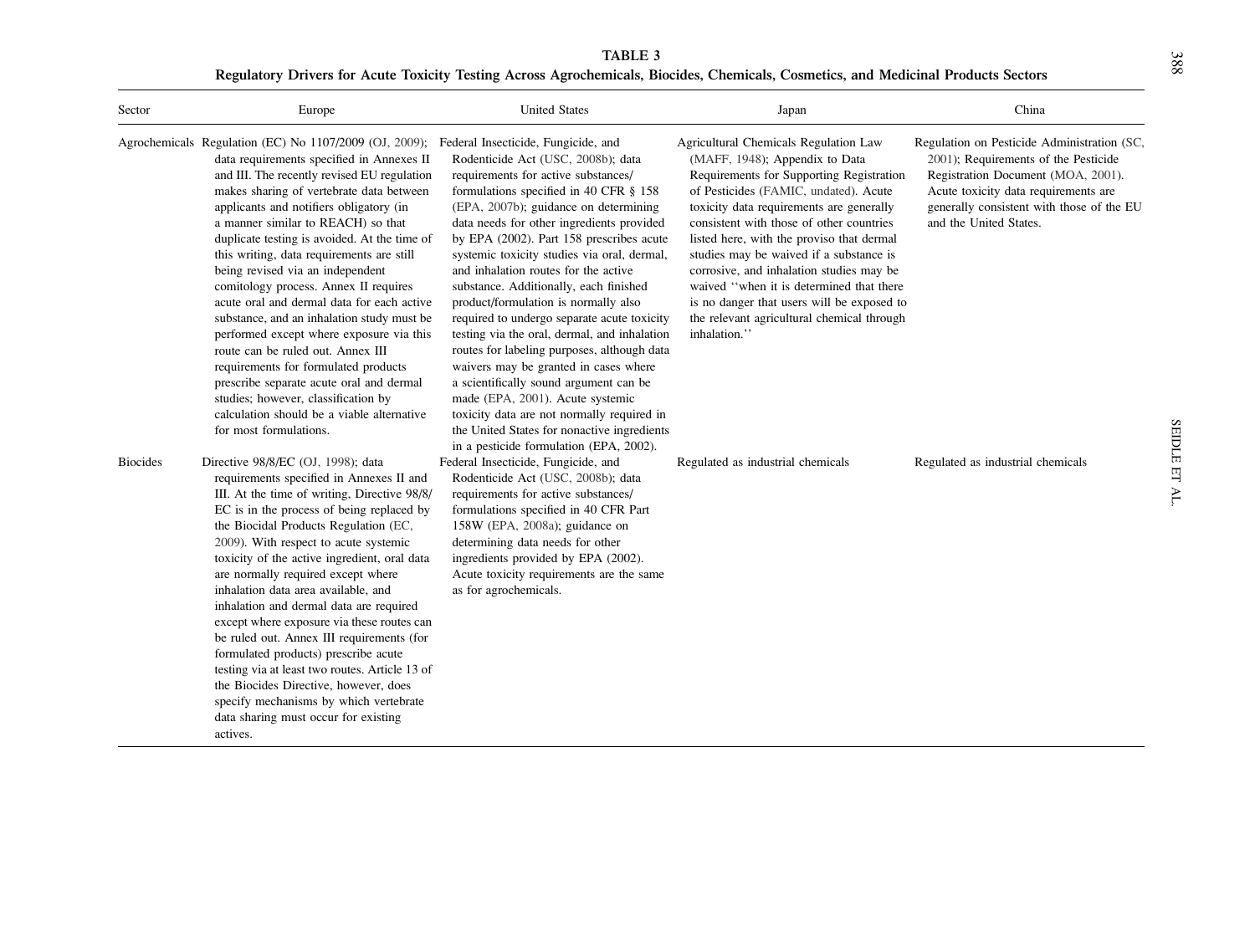TABLE 3—Continued

| Sector    | Europe                                                                                                                                                                                                                                                                                                                                                                                                                                                                                                                                                                                                                                                                                                                                                                                                                                                                                                                                                                                                                                              | <b>United States</b>                                                                                                                                                                                                                                                                                                                                                                                                                                                                                                                                                                                                                                                                                                                                                                                                                                                                                                                | Japan                                                                                                                                                                                                                                                                                                                                                                                                                                                                                                                                                                | China                                                                                                                                                                                                                                                                                                                                                                                                                                                                                                                                                                                                                                                                                                                                                                                                                                                                                                                                                                                                                                                |  |
|-----------|-----------------------------------------------------------------------------------------------------------------------------------------------------------------------------------------------------------------------------------------------------------------------------------------------------------------------------------------------------------------------------------------------------------------------------------------------------------------------------------------------------------------------------------------------------------------------------------------------------------------------------------------------------------------------------------------------------------------------------------------------------------------------------------------------------------------------------------------------------------------------------------------------------------------------------------------------------------------------------------------------------------------------------------------------------|-------------------------------------------------------------------------------------------------------------------------------------------------------------------------------------------------------------------------------------------------------------------------------------------------------------------------------------------------------------------------------------------------------------------------------------------------------------------------------------------------------------------------------------------------------------------------------------------------------------------------------------------------------------------------------------------------------------------------------------------------------------------------------------------------------------------------------------------------------------------------------------------------------------------------------------|----------------------------------------------------------------------------------------------------------------------------------------------------------------------------------------------------------------------------------------------------------------------------------------------------------------------------------------------------------------------------------------------------------------------------------------------------------------------------------------------------------------------------------------------------------------------|------------------------------------------------------------------------------------------------------------------------------------------------------------------------------------------------------------------------------------------------------------------------------------------------------------------------------------------------------------------------------------------------------------------------------------------------------------------------------------------------------------------------------------------------------------------------------------------------------------------------------------------------------------------------------------------------------------------------------------------------------------------------------------------------------------------------------------------------------------------------------------------------------------------------------------------------------------------------------------------------------------------------------------------------------|--|
| Cosmetics | Directive 76/768/EEC, as amended (OJ,<br>2003, 2006); guidance regarding data<br>needs provided by the Scientific<br>Committee on Consumer Safety (SCCP,<br>2006). At the time of this writing, the<br>Cosmetics Directive is being recast as an<br>EU regulation. This process does not alter<br>existing or future marketing bans on<br>products containing animal tested<br>ingredients. Animal testing for acute<br>systemic toxicity is banned in the EU as of<br>March 2009, as is the marketing of<br>cosmetic products containing ingredients<br>that have been subject to acute testing on<br>animals after that date.                                                                                                                                                                                                                                                                                                                                                                                                                     | Federal Food, Drug, and Cosmetic Act<br>(USC, 2008a). Cosmetics are not subject<br>to specific testing requirements or<br>premarket approval in the United States.<br>However, the Federal Food, Drug and<br>Cosmetic Act broadly prohibits the<br>marketing of adulterated or misbranded<br>cosmetics, including any product (other<br>than a hair dye) that "bears or contains<br>any poisonous or deleterious substance<br>which may render it injurious to users<br>under the conditions of use prescribed in<br>the labeling thereof, or under conditions of<br>use as are customary and usual."<br>Companies are encouraged to register their<br>establishments and file Cosmetic Product<br>Ingredient Statements with FDA's<br>Voluntary Cosmetic Registration Program                                                                                                                                                      | Pharmaceutical Affairs Law; Standards for<br>Cosmetics (MHLW, 2000). Cosmetics are<br>not subject to specific testing<br>requirements. However, they "shall not<br>contain anything that may cause infection<br>or that otherwise makes the use of the<br>cosmetics a potential health hazard."                                                                                                                                                                                                                                                                      | Regulations Concerning The Hygiene<br>Supervision Over Cosmetics (MPH, 1989).<br>A distinction is made between "ordinary<br>cosmetics" such as shampoos, deodorants,<br>and lipstick and "special use cosmetics"<br>such as sunscreens, depilatory creams, and<br>weight loss products, as well as between<br>domestic and imported cosmetics (RPA,<br>2004). Strict premarket requirements are<br>imposed in China for all imported<br>cosmetics, with special cosmetics (both<br>domestic and imported) being subject to<br>a safety assessment including acute<br>toxicity testing. China is not a party to the<br>OECD Council Decision Regarding the<br>Mutual Acceptance of Data (OECD, 1981)<br>and by extension does not typically accept<br>foreign data. As a consequence, cosmetic<br>products produced by foreign companies<br>may therefore be subject to duplicate<br>testing within China (RPA, 2004).                                                                                                                                |  |
| Chemicals | Regulation (EC) No 1907/2006 (REACH)<br>(OJ, 2007); data requirements are specified<br>in Annexes VII-XI. REACH data<br>requirements are tonnage triggered, with<br>no requirement for acute toxicity data for<br>substances produced or imported in<br>volumes of less than 1 metric ton per<br>annum (tpa). Acute toxicity data via<br>a single exposure route are required for<br>substances at volumes above 1 tpa, and<br>data for a second route are required for<br>substances at levels of 10 tpa and above.<br>REACH specifies that in vivo testing in<br>vertebrates should only be considered as<br>a "last resort" and provides specific<br>criteria for waiving or adapting certain<br>in vivo data requirements, e.g., the<br>requirement for an oral study may be<br>waived if an acute inhalation study is<br>available or the material is corrosive.<br>A case for a data waiver could also be<br>made if testing by a particular route is not<br>relevant based on human exposure<br>scenarios, e.g., testing a gaseous substance | The Toxic Substances Control Act (TSCA;<br>USC, 1976). No specific testing or data<br>requirements are imposed for new<br>chemicals, although companies are<br>required to file a pre-manufacture notice.<br>For existing chemicals, EPA has the<br>authority to require companies to submit<br>"all existing data concerning the<br>environmental and health effects of<br>[a chemical] or mixture"; however, this<br>authority is seldom used. Instead, EPA has<br>launched a series of voluntary programs:<br>-High Production Volume (HPV) Chemical<br>Challenge Program<br>-Voluntary Children's Chemical Evaluation<br>Program<br>-HPV "orphan chemicals" test rule (March<br>2006)<br>-Extended HPV Program<br>-Chemical Assessment and Management<br>Program (ChAMP—on hold pending<br>reauthorization/revision of TSCA); Each<br>of these programs calls for the submission<br>of at least Screening Information Data Set- | Act on the Evaluation of Chemical<br>Substances and Regulation of Their<br>Manufacture, etc. Two components:<br>a premanufacturing evaluation of new<br>chemical substances and monitoring/<br>regulations based on the properties of<br>chemical substances (METI, 2005). The<br>hazard-based premanufacturing evaluation<br>is primarily concerned with a chemical's<br>biopersistence and potential sub/chronic<br>risks to human health and the<br>environment. Acute toxicity studies are not<br>specifically listed as a premanufacturing<br>data requirement. | Measures for the Environmental<br>Administration of New Chemical<br>Substances (MEP, 2003); guideline for the<br>hazard evaluation of new chemical<br>substances (MEP, 2004a). Notification and<br>registration provisions specify a premarket<br>hazard evaluation by the MEP Chemical<br>Registration Center, which normally<br>requires the submission of acute toxicity<br>data (MEP, 2004a). The hazard assessment<br>principles and test guidelines mirror those<br>set out by the OECD. Data requirements<br>may be waived on a case-by-case basis<br>provided a compelling scientific rationale<br>can be provided (MEP, 2004b). Where test<br>data originate from laboratories outside<br>China, the laboratories involved must be<br>Good Laboratory Practice accredited by<br>the competent authority of the country in<br>which the laboratory is located (MEP,<br>2003). Because China is not a party to the<br>OECD Mutual Acceptance of Data,<br>foreign data may or may not be accepted<br>and chemicals may be subject to duplicate |  |

level data (EPA, 2007a), which in all cases include an acute systemic toxicity study by

at least one exposure route.

via the oral route.

389

testing within China [\(RPA,](#page-15-0) 2004).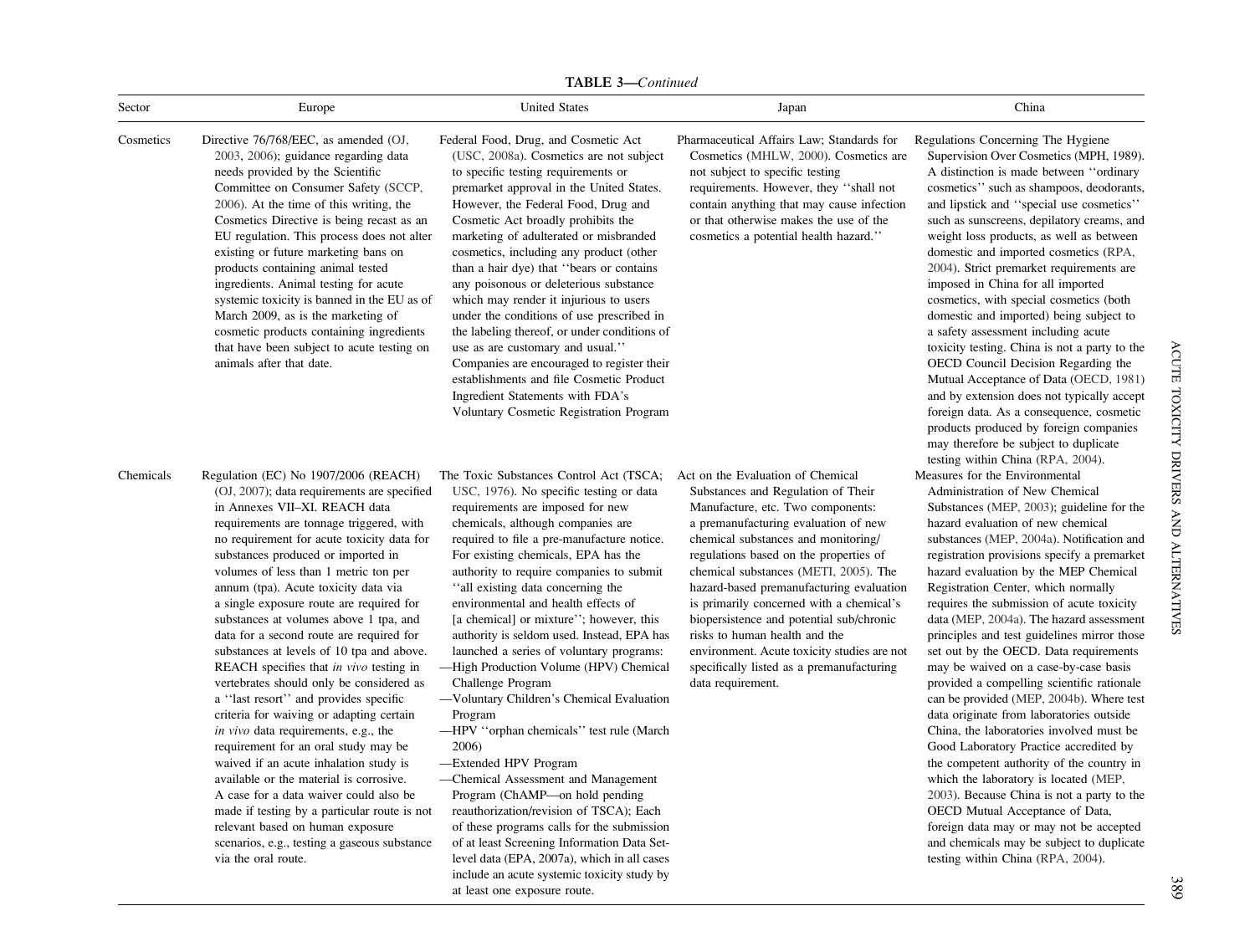

FIG. 1. Hazard classification schemes for acute oral toxicity as defined under the UN GHS, EU CLP, and U.S. pesticide regulations.

The Globally Harmonized System of Classification and Labeling (GHS) was developed under the auspices of the United Nations [\(UN, 2007\)](#page-16-0) to promote increased consistency among diverse national and sectoral frameworks. To date, the GHS has been or is being implemented in the EU, New Zealand, Korea, China, India, Japan, and the United States (OECD, 2007a), although in certain cases, the flexibility provided by the GHS modular design has led to continued differences in implementation. For example, European authorities and the U.S. Occupational Safety and Health Administration accept a limit dose of 2000 mg/kg (i.e., GHS category 4), beyond which a substance or product is not required to bear an acute hazard label ([OJ, 2008;](#page-15-0) [OSHA, 2009](#page-16-0)), whereas other authorities require testing to a limit dose of 5000 mg/kg (i.e., GHS category 5) to support a no-label designation. Figures 1 and 2 illustrate the different hazard class cutoffs between the GHS, EU, and U.S. pesticide ([EPA, 2004\)](#page-16-0) classification schemes.

The majority of European companies surveyed reported using 2000 mg/kg as the default limit dose, and the GHS itself expressly discourages testing beyond 2000 mg/kg for animal welfare reasons [\(UN, 2007](#page-16-0)). Regulatory guidance is also available to support extrapolation of data gained with a limit dose of 2000 to GHS category 5 without retesting [\(OJ, 2004](#page-15-0)). However, ongoing geopolitical differences continue to inspire duplicative animal testing (e.g., to retain a no-label designation in a country or sector where GHS category 5 is considered mandatory).

Scientific drivers. There have been several scientific reasons proposed for conducting acute toxicity studies. Potential drivers have been gathered from the 2003 pharmaceutical industry initiative, as well as the more recent EPAA survey of member companies in other sectors, and appear to be common across industrial sectors. These are listed below, together with a discussion of their merit.

- First indication of systemic toxicity during substance development

- Assessing hazard for workers in manufacturing/ production plants

• Selection criterion (e.g., to avoid development of highly toxic compounds)

- Establishing dose levels for subsequent repeated dose toxicity studies

Each of the above statements has some merit when acute lethality studies are conducted for regulatory purposes anyway (e.g., to support hazard classification and labeling). However, it is not necessary to conduct an acute toxicity study to address these scientific objectives per se. In fact, in terms of dose setting for a repeated dose study, the use of lethality as a specific end point is counterintuitive. Other study types with more refined end points (e.g., a dose escalation study to identify maximum tolerated dose) can equally address these objectives. This also holds true in cases where repeated dose toxicity data are available.



FIG. 2. Hazard classification schemes for acute dermal toxicity as defined under the UN GHS, EU CLP, and U.S. pesticide regulations.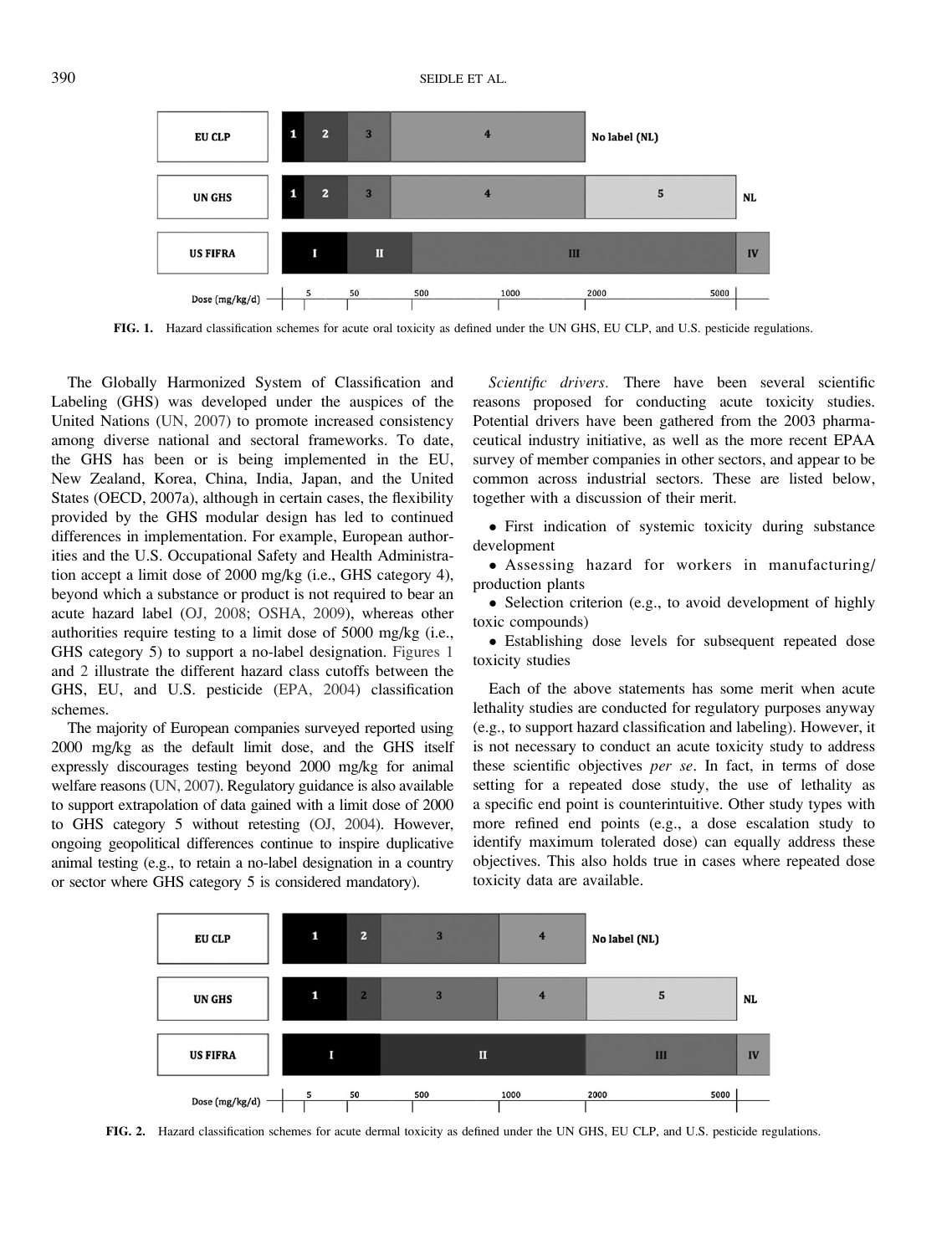#### - Supporting single accidental exposure/overdose

This statement assumes that the data obtained from acute toxicity studies provide information on the likely effects of acute overdose or accidental exposure in humans. However, the EPAA and pharmaceutical industry surveys demonstrated that these studies do not normally include clinical pathology, microscopic pathology, or toxicokinetic evaluation, which would provide useful information to aid in risk assessment. In addition, clinical observations seen in rodents at doses above 1000 mg/kg are often nonspecific and do not add information that would support measures to be taken in overdose or accidental exposure situations in humans.

A pilot survey of European and U.S. poison centers conducted by the NC3Rs and AstraZeneca indicated that 6 of 10 do not use the acute toxicity data in animals to manage cases of overdose in humans ([Robinson and Chapman, 2009\)](#page-15-0). Four centers stated that they do use animal acute toxicity data. However, the data that these poison centers thought were useful, such as target organ or mode of toxicity, are not normally provided by conventional acute toxicity studies. To explore this issue further, the NC3Rs held a workshop in January 2010, bringing together representatives from international poison centers, the pharmaceutical and chemical industries, and regulatory bodies to discuss whether and how acute toxicity data are used to assess and treat cases of pharmaceutical overdose and chemical poisoning. The discussions from this workshop are currently being written up for publication elsewhere.

- Specific organs affected and mechanism of toxic action

The EPAA and pharmaceutical industry surveys have shown that microscopic pathology is not routinely performed during acute toxicity studies, which essentially negates their value in identifying target organs or mechanisms of toxic action.

In conclusion, it is evident that the scientific drivers listed above may have some merit when acute toxicity tests are conducted for regulatory purposes, such as classification and labeling. However, in the absence of a specific regulatory requirement, the scientific objectives can equally be met by other study designs that do not include lethality as the end point and that include parameters that could assist risk assessment (e.g., histopathology, clinical pathology, and measures of systemic exposure).

#### ALTERNATIVE APPROACHES

This section outlines accepted and emerging strategies with the potential to affect an immediate and substantial reduction in the number of animals used in regulatory acute toxicity testing [\(Table 3\)](#page-8-0). A more extensive listing of ongoing and historic activities aimed at refinement, reduction, and replacement of animal use in acute toxicity studies is provided in [Table 1](#page-3-0).

#### Discontinuing Redundant Multiroute Testing

Retrospective data analyses have been undertaken by [Creton](#page-13-0) et al. [\(2010\)](#page-13-0) and Seidle, Prieto, and Bulgheroni (submitted for publication elsewhere) to ascertain the value of regulatory requirements prescribing multiroute testing for acute systemic toxicity. These analyses have examined the concordance among regulatory classifications for acute oral, dermal, and/ or inhalation toxicity for ~500 agrochemical and biocidal active substances and nearly 2000 industrial chemicals. The findings from these two independent reviews have revealed that acute dermal studies of pure substances do not add value above and beyond oral data for hazard classification of pesticides, biocides, or chemicals. Follow-up work is currently under way by Seidle to ascertain whether this conclusion holds true for multicomponent formulations. Concordance between oral and inhalation data sets was also reasonably high for certain substance classes, suggesting that it may be possible to develop waiver criteria for inhalation testing, subject to further review and analysis including consideration of factors, such as physicochemical properties, bioavailability, etc. An international workshop to discuss the findings on redundancy of the dermal route with industry and regulators is planned for September 2010.

#### Nontesting Approaches

A range of nontesting approaches, including chemical grouping and read across, weight of evidence, exposure-based waiving, and various calculation methods, could be put to immediate use to satisfy regulatory requirements for acute toxicity data without new testing. These approaches are commonly accepted under most regulatory frameworks including EU and U.S. pesticide and chemical regulations and international regulations implementing the GHS.

''Chemical grouping and read across'' is based on the recognition that substances with similar molecular structures often share similar toxicological profiles, and where end point data are available for one member of a chemical family, these data may be used to bridge a gap for another member of the same chemical family. This approach requires expert judgment, which may be augmented by "in silico" tools, such as the OECD (quantitative) structure-activity-relationship ((Q)SAR) toolbox ([OECD, 2009b](#page-15-0)) or the Ambit 2.0 database (''[http:](http://ambit.sourceforge.net) [//ambit.sourceforge.net](http://ambit.sourceforge.net)'').

''Weight of evidence'' recognizes that data exist which on their own would not be sufficiently robust or reliable for regulatory purposes but that when relevant data from different sources (e.g., animal studies that were not performed to current standards, in vitro data, (Q)SARs predictions, and threshold considerations) are combined using expert judgment, sound regulatory conclusions can be drawn. Further information on how read-across and weight-of-evidence approaches may be implemented can be found in [ECHA \(2008a\)](#page-14-0) guidance documents and elsewhere (OECD, 2007b; [Worth](#page-16-0) et al., 2007).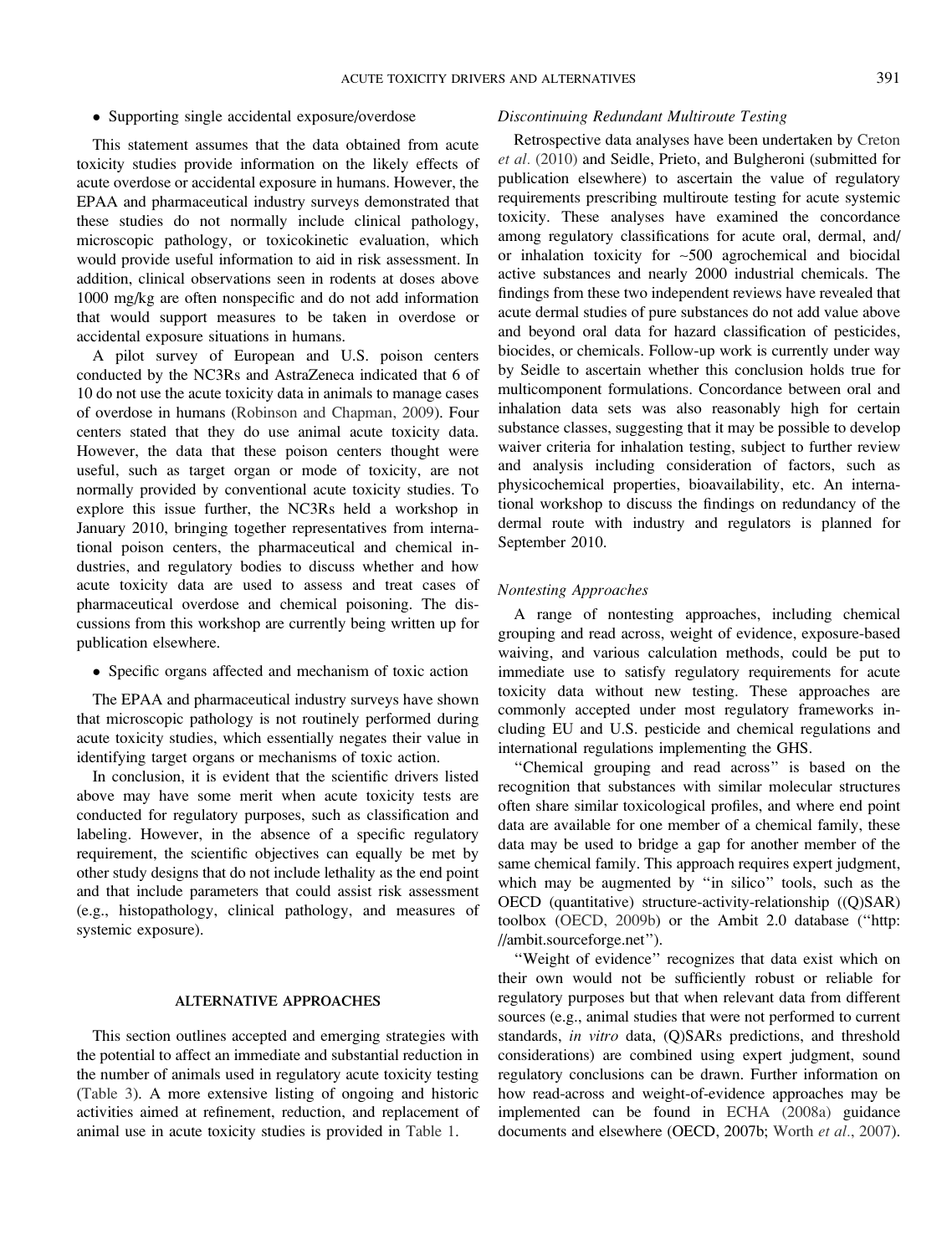Calculation approaches for mixtures and formulations. For formulated products containing mixtures of chemicals, a number of organizations, and regulations, including the GHS, provide guidance on the use of calculation methods to determine the toxicity and appropriate classification, thus avoiding the need for acute toxicity testing [\(UN, 2007](#page-16-0); [WHO,](#page-16-0) [2005](#page-16-0)). Classification can be determined on the basis on the toxicological properties of the individual ingredients and their relative proportions within the mixture or formulation.

Exposure-based adaptation. Where exposure can be demonstrated to be negligible, or the risk of exposure is low, it could be argued that hazard characterization, i.e., an acute toxicity study, is unnecessary.

### Estimation of Acute Oral Toxicity from 28-Day General Toxicity Studies

In 2008, European Centre for the Validation of Alternative Methods performed an investigation to explore whether it is possible to identify nontoxic compounds  $(LD_{50} > 2000 \text{ mg/kg})$ using information from 28-day repeated dose toxicity studies. Taking into account the high prevalence of nontoxic substances (87% of 4219) in the EU's New Chemicals Database [\(Bulgheroni](#page-13-0) et al., 2009), a No Observed Adverse Effect Level threshold was set that allowed the correct identification of 63% of nontoxic compounds, while less than 1% of harmful compounds were misclassified as nontoxic. The proposed approach could permit the waiving of acute oral testing of more than 50% of chemical substances. Although the research focused on using the proposed approach for cosmetic ingredients, it could potentially also be applied for chemicals in other sectors where 28-day studies are performed.

#### Use of In vitro Data to Set Starting Doses

Based on an analysis showing strong concordance between in vitro cytotoxicity data and human lethal blood concentrations, i.e.,  $R^2 = 0.77$ –0.83 ([Ekwall](#page-13-0) *et al.*, 1998), it was recommended in 2000 that basal cytotoxicity tests be put to immediate use in establishing starting doses for acute oral toxicity studies in animals as a means of reducing animal use, e.g., by up to 40% in relation to OECD 425 [\(ICCVAM/NICEATM, 2001b](#page-14-0)). The following year, U.S. validation authorities published a guidance document on the use of *in vitro* data to estimate oral starting doses ([ICCVAM/NICEATM, 2001a\)](#page-14-0), although to date, this approach does not appear to have been widely taken up in practice. More recently, the OECD (2009a) has undertaken to update this guidance for an international audience to promote wider awareness and use of this animal reduction strategy.

#### CONCLUSIONS AND RECOMMENDATIONS

In the following, conclusions and recommendations are listed in hierarchical order according to the authors' perspective:

1. Before considering any acute toxicity test, it is recommended that all relevant information (from historical animal tests or other sources) on a substance or product, as well as on similar substances or products, be thoroughly evaluated to determine whether one or more nontesting approaches could be used to satisfy regulatory needs.

2. Acute lethality testing is now largely historic in three regulatory sectors (i.e., pharmaceuticals, food additives/ flavorings/contact materials, and in the EU, cosmetics). EPAA's survey of 18 member companies revealed that the primary driver for conducting acute toxicity studies is to meet regulatory requirements for classification and labeling. While some companies cited other scientific drivers (e.g., first estimate of systemic toxicity, dose selection for other animal studies, or target organ identification), this information can be obtained from studies that do not use lethality as an end point. There would therefore appear to be little or no scientific basis for the continued use of death as an end point. It is recommended that regulators and policy makers worldwide critically examine whether conventional approaches to acute toxicity testing could not be replaced by nonlethal approaches for making classification and labeling determinations.

3. Recent studies have demonstrated that there is little or no value in performing an acute dermal study where oral data are already available and that a significant opportunity exists to reduce animal for this purpose. It is recommended at a minimum that requirements for acute dermal testing of chemicals and pesticide and biocide active substances be deleted from relevant legislation, regulations, and implementing guidance. Similar steps should also be considered for mixtures and formulations, except perhaps where a penetration enhancer is present.

4. While the majority of European companies reported using a limit dose of 2000 mg/kg in oral and dermal studies, a small number reported testing up to 5000 mg/kg to meet regulatory requirements elsewhere in the world. Meanwhile, in the pharmaceutical sector, the standard limit dose has been reduced to 1000 mg/kg. The ultimate goal of acute toxicity testing, i.e., to provide information on potential hazards and reduce the risk of accidental poisoning, was the same for all sectors, and it is therefore questionable whether a need exists for different limit doses. OECD guidelines and the GHS state that testing above 2000 mg/kg is discouraged for reasons of animal welfare and should only be considered when there is a strong likelihood that results would have a direct relevance for protecting health or the environment. With this in mind, and given that EPAA's survey suggests acute toxicity testing is rarely used for scientific purposes including risk assessment, it is recommended that the limit dose of 5000 mg/kg be reduced to at most 2000 mg/kg or preferably 1000 mg/kg. This should be considered in cases where no data on acute toxicity are yet available and not lead to retesting.

5. Within the pharmaceutical sector, the recent revision of the ICH M3 guideline to remove the requirement for acute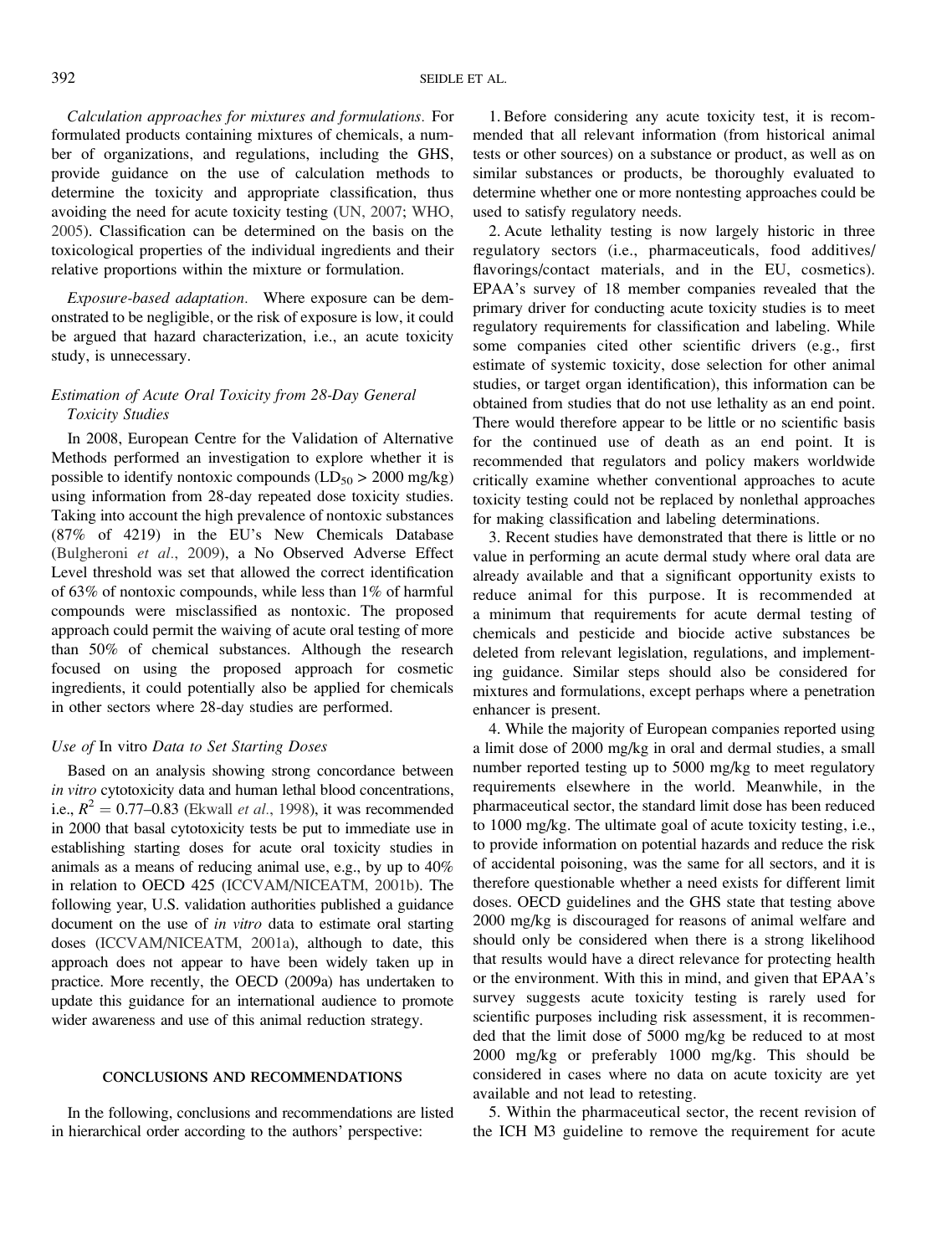<span id="page-13-0"></span>toxicity studies to support the first clinical trial in humans represents a significant advance in reducing animal use for this purpose. To ensure full implementation of this change, it is recommended that regional regulatory requirements and guidance (i.e., [EMEA, 1987;](#page-14-0) [FDA, 1996](#page-16-0)) be revised and brought into line with current ICH guidelines as a matter of priority.

6. Our review highlighted the existence of substantially discordant regulatory policies and testing requirements in certain emerging markets (e.g., mandatory finished product testing, the requirement to carry out some tests within the country to which a product is to be exported, and failure to routinely accept foreign-generated data). It is recommended that regulatory authorities worldwide strive to enhance international harmonization of data requirements in affected sectors and to ensure mutual recognition of test results among authorities in both existing and emerging markets.

7. An historical data review has demonstrated that 28-day repeated dose toxicity studies can be used to identify compounds that are not acutely toxic  $(LD_{50} > 2000 \text{ mg/kg})$ , which suggests that in vivo testing could be avoided for these substances, thereby substantially reducing animal use in acute toxicity testing. It is recommended that opportunities to implement this approach in practice be explored, e.g., under REACH and other chemical assessment programs where the 28-day study is legally required.

8. Where acute toxicity testing cannot be avoided, it is recommended that account be taken of the study objective (i.e., point estimation or simple classification), as well as the reasonably expected  $LD_{50}$  or  $LC_{50}$ , when choosing the protocol in order that the fewest animals will be used in achieving the objective.

As this paper highlights, the regulatory landscape across industry sectors and geographical regions is complex, and multiple efforts are ongoing to promote the 3Rs in acute toxicity testing across sectors and parts of the globe. However, there remains a need for greater cross-sector and international cooperation to ensure that developments that can reduce, refine, and ultimately replace the use of animals in acute toxicity testing, while assuring safety, are fully implemented.

#### SUPPLEMENTARY DATA

<Supplementary data> are available online at [http://toxsci](http://toxsci.oxfordjournals.org/.) [.oxfordjournals.org/.](http://toxsci.oxfordjournals.org/.)

#### FUNDING

This work was supported by the authors' affiliated institutions, together with a grant for the lead author from the Doerenkamp-Zbinden Foundation, Switzerland.

#### ACKNOWLEDGMENTS

The authors are members of the EPAA Acute Toxicity Task Force and would like to thank the other members for their input and advice: David Dreher (Covance), Nigel Moore (Dow), Sally Old (Sanofi Aventis), Andrea Paetz (Bayer), Andreas Schnurstein (Evonik), Thomas Skripsky (Novartis Animal Health), and Susanne Thun-Battersby (Solvay). The authors would also like to acknowledge support from members of EPAA working group 4 (dealing with implementation of 3Rs in legislation), as well as additional support from representatives of industry sectors and the EPAA steering committee. Further information about the EPAA and its current initiatives can be found at '['http://www.epaa.eu.com](http://www.epaa.eu.com).''

#### **REFERENCES**

- Botham, P. A. (2004). Acute systemic toxicity––prospects for tiered testing strategies. Toxicol. In Vitro 18, 227-230.
- British Toxicology Society (BTS). (1984). A new approach to the classification of substances and preparations on the basis of acute toxicity. Hum. Toxicol. 3, 85–92.
- Bulgheroni, A., Kinsner-Ovaskainen, A., Hoffmann, S., Hartung, T., and Prieto, P. (2009). Estimation of acute oral toxicity using the No Observed Adverse Effect Level (NOAEL) from the 28-day repeated dose toxicity studies in rats. Regulat. Toxicol. Pharmacol. 53, 16-19.
- Chapman, K., and Robinson, S. (2007). Challenging the Regulatory Requirement for Acute Toxicity Studies in the Development of New Medicines: A Workshop Report. National Centre for the Replacement, Refinement and Reduction of Animals in Research, London.
- Chinese Ministry of Agriculture (MOA). (2001). Requirements of the Pesticide Registration Document. Available at: [www.chinapesticide.gov.cn/en/2.pdf.](www.chinapesticide.gov.cn/en/2.pdf) Accessed March 15, 2010.
- Creton, S., Dewhurst, I. C., Earl, L. K., Gehen, S. C., Guest, R., Hotchkiss, J. A., Indans, I., Woolhiser, M. R., and Billington, R. (2010). Acute toxicity testing of chemicals: opportunities to avoid redundant testing and use alternative approaches. Crit. Rev. Toxicol. 40, 50–83.
- European Commission (EC). (2001a). Guidance on Submissions for Food Additive Evaluations by the Scientific Committee on Food. European Commission, Brussels, Belgium. Available at: [http://ec.europa.eu/food/fs/sc](http://ec.europa.eu/food/fs/sc/scf/out98_en.pdf. Accessed March 15, 2010) [/scf/out98\\_en.pdf. Accessed March 15, 2010.](http://ec.europa.eu/food/fs/sc/scf/out98_en.pdf. Accessed March 15, 2010)
- European Commission (EC). (2001b). Guidelines of the Scientific Committee on Food for the Presentation of an Application for Safety Assessment of a Substance to be Used in Food Contact Materials prior to Its Authorization. European Commission, Brussels, Belgium. Available at: [http://ec.europa.eu](http://ec.europa.eu/food/fs/sc/scf/out82_en.pdf) [/food/fs/sc/scf/out82\\_en.pdf](http://ec.europa.eu/food/fs/sc/scf/out82_en.pdf). Accessed March 15, 2010.
- European Commission (EC). (2007). Annex to the Fifth Report on the Statistics on the Number of Animals Used for Experimental and Other Scientific Purposes in the Member States of the European Union. European Commission, Brussels, Belgium. Available at: [http://ec.europa.eu/environment/chemicals/lab\\_ani](http://ec.europa.eu/environment/chemicals/lab_animals/pdf/staff_work_doc_sec1455.pdf. Accessed March 15, 2010)[mals/pdf/staff\\_work\\_doc\\_sec1455.pdf. Accessed March 15, 2010](http://ec.europa.eu/environment/chemicals/lab_animals/pdf/staff_work_doc_sec1455.pdf. Accessed March 15, 2010).
- European Commission (EC). (2009). Proposal for a Regulation of the European Parliament and of the Council Concerning the Placing on the Market and Use of Biocidal Products. European Commission, Brussels, Belgium. Available at: [http://eur-lex.europa.eu/LexUriServ/LexUriServ.do?](http://eur-lex.europa.eu/LexUriServ/LexUriServ.do?uri=OJ: L:2009:309:0001:0050:EN: PDF) [uri](http://eur-lex.europa.eu/LexUriServ/LexUriServ.do?uri=OJ: L:2009:309:0001:0050:EN: PDF)=[COM:2009:0267:FIN: EN:PDF. Accessed March 15, 2010](http://eur-lex.europa.eu/LexUriServ/LexUriServ.do?uri=OJ: L:2009:309:0001:0050:EN: PDF).
- Ekwall, B., Barile, F. A., Castano, A., Clemendson, C., Clothier, R. H., Dierickx, P., Ekwall, B., Ferro, M., Friskesjö, G., Garza-Ocanas, L., et al.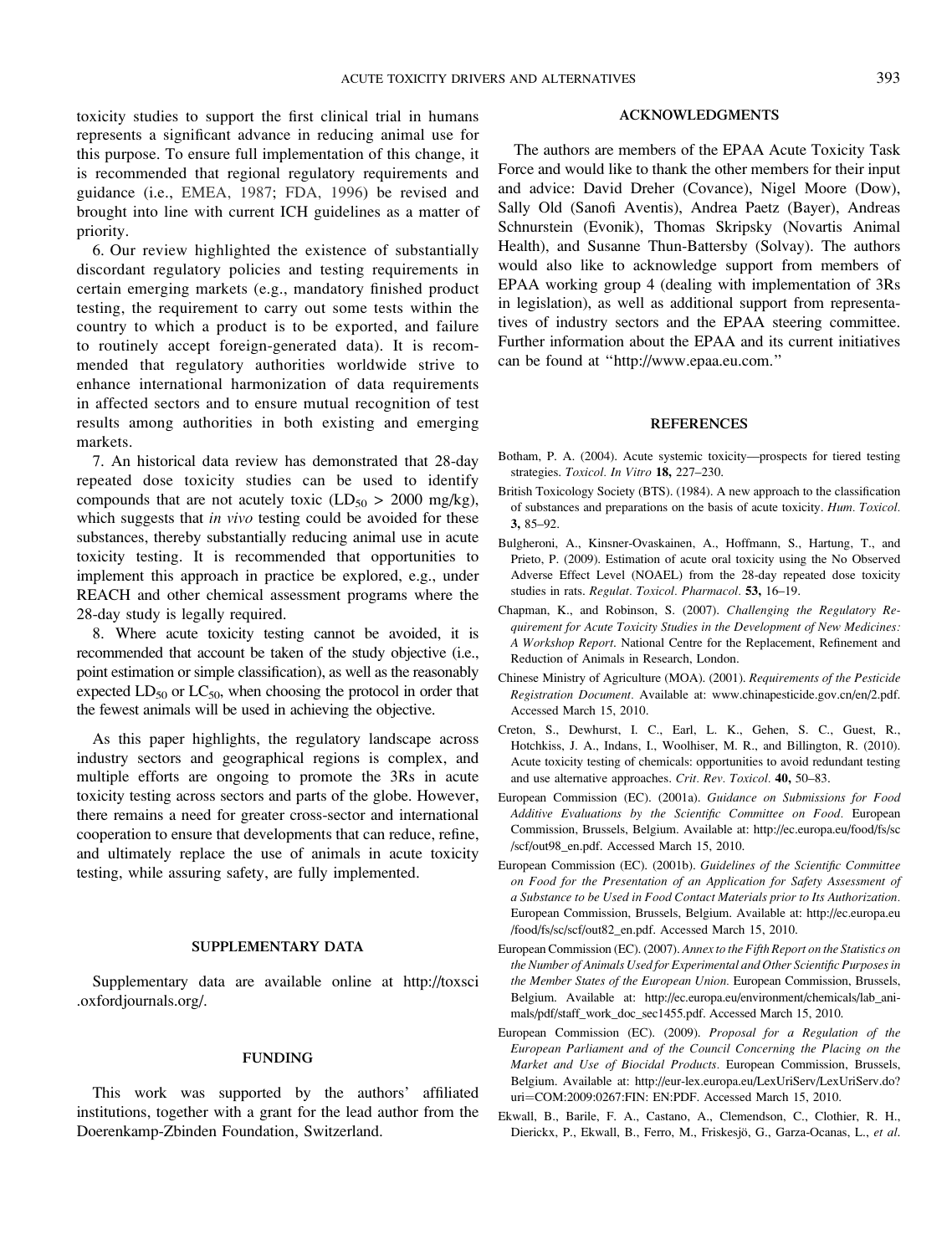<span id="page-14-0"></span>(1998). MEIC evaluation of acute systemic toxicity. Part VI. The prediction of human toxicity by rodent  $LD_{50}$  values and results from 61 in vitro methods. Alt. Lab. Anim. 26(Suppl. 2), 617–658.

- European Chemicals Agency (ECHA). (2008a). Guidance on Information Requirements and Chemical Safety Assessment. Available at: [http://guidance](http://guidance.echa.europa.eu/docs/guidance_document/information_requirements_r7a_en.pdf?vers=20_08_08) [.echa.europa.eu/docs/guidance\\_document/information\\_requirements\\_en.htm?](http://guidance.echa.europa.eu/docs/guidance_document/information_requirements_r7a_en.pdf?vers=20_08_08) [time](http://guidance.echa.europa.eu/docs/guidance_document/information_requirements_r7a_en.pdf?vers=20_08_08)=[1258583530.](http://guidance.echa.europa.eu/docs/guidance_document/information_requirements_r7a_en.pdf?vers=20_08_08) Accessed March 15, 2010.
- European Chemicals Agency (ECHA). (2008b). Technical Guidance Document for Preparing the Chemical Safety Assessment. Chapter R.5: Adaptation of Information Requirements. Available at: [http://guidance](http://guidance.echa.europa.eu/docs/guidance_document/information_requirements_r7a_en.pdf?vers=20_08_08) [.echa.europa.eu/docs/guidance\\_document/information\\_requirements\\_r5\\_en](http://guidance.echa.europa.eu/docs/guidance_document/information_requirements_r7a_en.pdf?vers=20_08_08) [.pdf?vers](http://guidance.echa.europa.eu/docs/guidance_document/information_requirements_r7a_en.pdf?vers=20_08_08)=[20\\_08\\_08](http://guidance.echa.europa.eu/docs/guidance_document/information_requirements_r7a_en.pdf?vers=20_08_08). Accessed March 15, 2010.
- European Chemicals Agency (ECHA). (2008c). Technical Guidance Document for Preparing the Chemical Safety Assessment. Chapter R.7: Endpoint Specific Guidance. Available at: [http://guidance.echa.europa.eu](http://guidance.echa.europa.eu/docs/guidance_document/information_requirements_r7a_en.pdf?vers=20_08_08) [/docs/guidance\\_document/information\\_requirements\\_r7a\\_en.pdf?vers](http://guidance.echa.europa.eu/docs/guidance_document/information_requirements_r7a_en.pdf?vers=20_08_08)=[20](http://guidance.echa.europa.eu/docs/guidance_document/information_requirements_r7a_en.pdf?vers=20_08_08) [\\_08\\_08.](http://guidance.echa.europa.eu/docs/guidance_document/information_requirements_r7a_en.pdf?vers=20_08_08) Accessed March 15, 2010.
- European Commission Scientific Committee on Consumer Products (SCCP). (2006). The SCCP's Notes of Guidance for the Testing of Cosmetic Ingredients and their Safety Evaluation. 6th Revision. European Commission, Brussels, Belgium. Available at: [http://ec.europa.eu/health/ph\\_risk](http://ec.europa.eu/health/ph_risk/committees/04_sccp/docs/sccp_o_03j.pdf) [/committees/04\\_sccp/docs/sccp\\_o\\_03j.pdf.](http://ec.europa.eu/health/ph_risk/committees/04_sccp/docs/sccp_o_03j.pdf) Accessed March 15, 2010.
- European Medicines Agency (EMEA). (1987). Single Dose Toxicity. European Medicines Agency, London, UK. Available at: [http://www.emea.europa.eu](http://www.emea.europa.eu/pdfs/human/swp/3bs1aen.pdf) [/pdfs/human/swp/3bs1aen.pdf.](http://www.emea.europa.eu/pdfs/human/swp/3bs1aen.pdf) Accessed March 15, 2010.
- European Medicines Agency (EMEA). (2009). Scientific Guidelines for Veterinary Medicinal Products, Safety and Residues Guidelines and Efficacy Guidelines. European Medicines Agency, London, UK. Available at: [http:](http://www.emea.europa.eu/htms/vet/vetguidelines/background.htm) [//www.emea.europa.eu/htms/vet/vetguidelines/background.htm](http://www.emea.europa.eu/htms/vet/vetguidelines/background.htm). Accessed March 15, 2010.
- Gennari, A., ven den Berghe, C., Casati, S., Castell, J., Clemedson, C., Coecke, S., Colombo, A., Curren, R., Dal Negro, G., Goldberg, A., et al. (2004). Strategies to replace in vivo acute systemic toxicity testing. Alt. Lab. Anim. 32, 437–459.
- Government of Canada (GC). (2005). New Substances Notification Regulations (Chemicals and Polymers). Canada Gazette, ON, Ottawa, Canada. Available at: [http://www.gazette.gc.ca/archives/p2/2005/2005-09-21/html/sor-dors247](http://www.gazette.gc.ca/archives/p2/2005/2005-09-21/html/sor-dors247-eng.html) [eng.html.](http://www.gazette.gc.ca/archives/p2/2005/2005-09-21/html/sor-dors247-eng.html) Accessed March 15, 2010.
- Government of Canada (GC). (2006). Pest Control Products Act. Department of Justice, Ottawa, ON, Canada. Available at: [http://laws.justice.gc.ca/en](http://laws.justice.gc.ca/en/P-9.01/) [/P-9.01/](http://laws.justice.gc.ca/en/P-9.01/). Accessed March 15, 2010.
- Interagency Coordinating Committee on the Validation of Alternative Methods (ICCVAM). (2008). Validation Study of In Vitro Cytotoxicity Test Methods: Recommendations and Agency Responses. National Toxicology Program, Research Triangle Park, NC. Available at: [http://iccvam.niehs.nih.gov](http://iccvam.niehs.nih.gov/methods/acutetox/inv_nru_recommend.htm) [/methods/acutetox/inv\\_nru\\_recommend.htm.](http://iccvam.niehs.nih.gov/methods/acutetox/inv_nru_recommend.htm) Accessed March 15, 2010.
- Interagency Coordinating Committee on the Validation of Alternative Methods /National Toxicology Program Interagency Center for the Evaluation of Alternative Toxicological Methods (ICCVAM/NICEATM). (2001a). Guidance Document on Using In Vitro Data to Estimate In Vivo Starting Doses for Acute Toxicity. National Toxicology Program, Research Triangle Park, NC. Available at: [http://iccvam.niehs.nih.gov/docs/acutetox\\_docs/guidance0801](http://iccvam.niehs.nih.gov/docs/acutetox_docs/guidance0801/iv_guide.pdf) [/iv\\_guide.pdf](http://iccvam.niehs.nih.gov/docs/acutetox_docs/guidance0801/iv_guide.pdf). Accessed March 15, 2010.
- Interagency Coordinating Committee on the Validation of Alternative Methods/ National Toxicology Program Interagency Center for the Evaluation of Alternative Toxicological Methods (ICCVAM/NICEATM). (2001b). Report of the International Workshop on In Vitro Methods for Assessing Acute Systemic Toxicity. National Toxicology Program, Research Triangle Park, NC. Available at: [http://iccvam.niehs.nih.gov/methods/acutetox/inv\\_cy](http://iccvam.niehs.nih.gov/methods/acutetox/inv_cyto_wksp.htm)[to\\_wksp.htm](http://iccvam.niehs.nih.gov/methods/acutetox/inv_cyto_wksp.htm). Accessed March 15, 2010.
- Interagency Coordinating Committee on the Validation of Alternative Methods/ National Toxicology Program Interage ncy Center for the Evaluation of

Alternative Toxicological Methods (ICCVAM/NICEATM). (2006). Validation Study of In Vitro Cytotoxicity Test Methods. National Toxicology Program, Research Triangle Park, NC. Available at: [http://iccvam.niehs.](http://iccvam.niehs.nih.gov/methods/acutetox/inv_nru_tmer.htm) [nih.gov/methods/acutetox/inv\\_nru\\_tmer.htm](http://iccvam.niehs.nih.gov/methods/acutetox/inv_nru_tmer.htm). Accessed March 15, 2010.

- International Conference on Harmonisation of Technical Requirements for Registration of Pharmaceuticals for Human Use (ICH). (2009). Revised ICH Topic M3(R2): Non-Clinical Safety Studies for the Conduct of Human Clinical Trials and Marketing Authorization for Pharmaceuticals. International Federation of Pharmaceutical Manufacturers and Associations, Geneva, Switzerland. Available at: [http://www.ich.org/LOB/media](http://www.ich.org/LOB/media/MEDIA5544.pdf) [/MEDIA5544.pdf](http://www.ich.org/LOB/media/MEDIA5544.pdf). Accessed March 15, 2010.
- International Cooperation on Harmonization of Technical Requirements for Registration of Veterinary Medicinal Products (VICH). (2008). VICH GL 43 (Target Animal Safety). International Federation for Animal Health, Brussels, Belgium. Available at:<http://www.vichsec.org/pdf/0708/GL43-st7.doc>. Accessed March 15, 2010.
- Japan Food and Agricultural Materials Inspection Center (FAMIC). (undated). Appendix to Data Requirements for Supporting Registration of Pesticides. Government of Japan, Saitama, Japan. Available at: [http://www.acis.famic](http://www.acis.famic.go.jp/eng/shinsei/8147appendix.pdf) [.go.jp/eng/shinsei/8147appendix.pdf](http://www.acis.famic.go.jp/eng/shinsei/8147appendix.pdf). Accessed March 15, 2010.
- Japan Ministry of Agriculture, Forestry and Fisheries (MAFF). (1948). Agricultural Chemicals Regulation Law. Government of Japan, Tokyo, Japan. Available at: [http://www.env.go.jp/en/chemi/pops/Appendix/05-](http://www.env.go.jp/en/chemi/pops/Appendix/05-Laws/agri-chem-laws.pdf) [Laws/agri-chem-laws.pdf.](http://www.env.go.jp/en/chemi/pops/Appendix/05-Laws/agri-chem-laws.pdf) Accessed March 15, 2010.
- Japan Ministry of Economy, Trade and Industry (METI). (2005). Act on The Evaluation of Chemical Substances and Regulation of Their Manufacture, etc. Government of Japan, Tokyo, Japan. Available at: [http://www.meti.go.](http://www.meti.go.jp/english/policy/mono_info_service/kagaku/chemical_substances/chemical_substances03.html) [jp/english/policy/mono\\_info\\_service/kagaku/chemical\\_substances/chemical\\_](http://www.meti.go.jp/english/policy/mono_info_service/kagaku/chemical_substances/chemical_substances03.html) [substances03.html.](http://www.meti.go.jp/english/policy/mono_info_service/kagaku/chemical_substances/chemical_substances03.html) Accessed March 15, 2010.
- Japanese Ministry of Health, Labor and Welfare (MHLW). (2000). Standards for Cosmetics. Government of Japan, Toxyo, Japan. Available at: [http:](http://www.mhlw.go.jp/english/topics/cosmetics/index.html) [//www.mhlw.go.jp/english/topics/cosmetics/index.html.](http://www.mhlw.go.jp/english/topics/cosmetics/index.html) Accessed March 15, 2010.
- Japanese Ministry of Health, Labor and Welfare (MHLW). (2009). The Guidelines for Designation of Food Additives, and for Revision of Standards for Use of Food Additives. Government of Japan, Tokyo, Japan. Available at: <http://www.mhlw.go.jp/english/topics/foodsafety/foodadditives/index.html>. Accessed March 15, 2010.
- Kinsner-Ovaskainen, A., Bulgheroni, A., Hartung, T., and Prieto, P. (2009). ECVAM's ongoing activities in the area of acute oral toxicity. Toxicol. In Vitro. 23, 1535–1540.
- Langley, G. (2005). Acute Toxicity Testing Without Animals: More Scientific and Less of a Gamble. BUAV, London.
- Lorke, D. (1983). A new approach to practical acute toxicity testing. Arch. Toxicol. 54, 275–287.
- Ministry of Health of the People's Republic of China (MHP). (1989). Regulations Concerning The Hygiene Supervision Over Cosmetics. Ministry of Health, Beijing, China. Available at: [http://tradeinservices.mofcom.gov](http://tradeinservices.mofcom.gov.cn/en/b/1989-11-13/26891.shtml) [.cn/en/b/1989-11-13/26891.shtml.](http://tradeinservices.mofcom.gov.cn/en/b/1989-11-13/26891.shtml) Accessed March 15, 2010.
- Ministry of Environmental Protection, Peoples' Republic of China (MEP). (2003). Provisions for the Environmental Administration of New Chemical Substances. Ministry of Health, Beijing, China. Available at: [http://www.crc-mep](http://www.crc-mep.org.cn/newchem/enewchem.htm) [.org.cn/newchem/enewchem.htm.](http://www.crc-mep.org.cn/newchem/enewchem.htm) Accessed March 15, 2010.
- Ministry of Environmental Protection, Peoples' Republic of China (MEP). (2004a). Guideline for the Hazard Evaluation of New Chemical Substances: HJ/T 154–2004. Beijing, China. Available at: [http://www.mep.gov.cn](http://www.mep.gov.cn/image20010518/4342.pdf) [/image20010518/4342.pdf.](http://www.mep.gov.cn/image20010518/4342.pdf) Accessed March 15, 2010.
- Ministry of Environmental Protection, Peoples' Republic of China (MEP). (2004b). Guideline for the Testing of Chemicals: HJ/T 153–2004. Available at: [http://english.mep.gov.cn/standards\\_reports/standards/Solid\\_Waste/other\\_](http://english.mep.gov.cn/standards_reports/standards/Solid_Waste/other_standards1/200710/t20071024_111961.htm) [standards1/200710/t20071024\\_111961.htm.](http://english.mep.gov.cn/standards_reports/standards/Solid_Waste/other_standards1/200710/t20071024_111961.htm) Accessed March 15, 2010.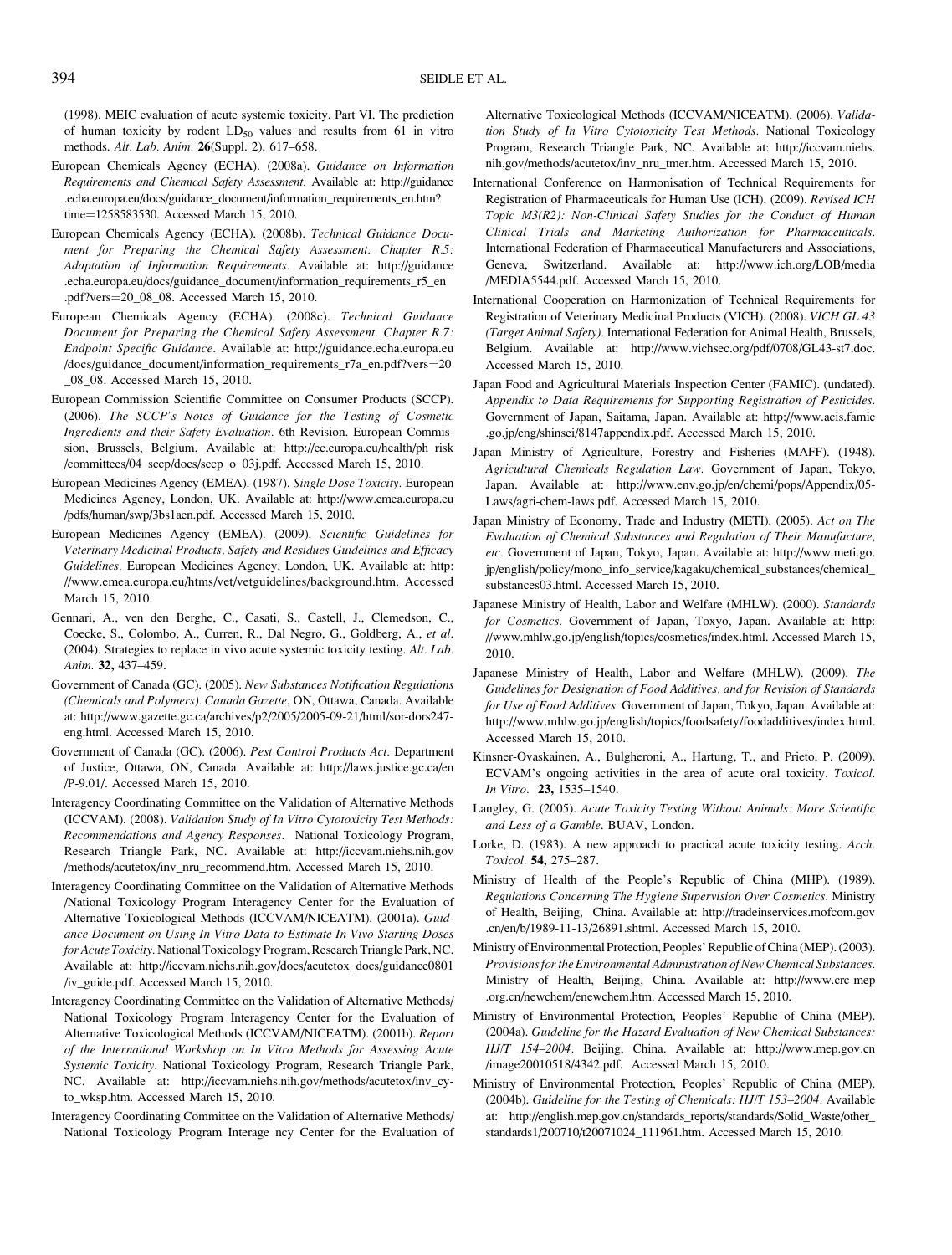- <span id="page-15-0"></span>Official Journal of the European Communities (OJ). (1990). Council Regulation (EEC) No. 2377/90 Laying Down a Community Procedure for the Establishment of Maximum Residue Limits of Veterinary Medicinal Products in Foodstuffs of Animal Origin. EU Publications Office, Brussels, Belgium. Available at: [http://ec.europa.eu/enterprise/pharmaceuticals/eudralex](http://ec.europa.eu/enterprise/pharmaceuticals/eudralex/vol-5/reg_1990_2377/reg_1990_2377_en.pdf) [/vol-5/reg\\_1990\\_2377/reg\\_1990\\_2377\\_en.pdf](http://ec.europa.eu/enterprise/pharmaceuticals/eudralex/vol-5/reg_1990_2377/reg_1990_2377_en.pdf). Accessed March 15, 2010.
- Official Journal of the European Communities (OJ). (1992). Council Directive Concerning the Placing of Plant Protection Products on the Market. EU Publications Office, Brussels, Belgium. Available at: [http://europa.eu](http://europa.eu/eur-lex/en/consleg/pdf/1991/en_1991L0414_do_001.pdf) [/eur-lex/en/consleg/pdf/1991/en\\_1991L0414\\_do\\_001.pdf](http://europa.eu/eur-lex/en/consleg/pdf/1991/en_1991L0414_do_001.pdf). Accessed March 15, 2010.
- Official Journal of the European Communities (OJ). (1998). Directive 98/8/EC of the European Parliament and of the Council Concerning the Placing of Biocidal Products on the Market. EU Publications Office, Brussels, Belgium. Available at: [http://ec.europa.eu/environment/biocides/pdf/dir\\_98\\_8\\_biocides](http://ec.europa.eu/environment/biocides/pdf/dir_98_8_biocides.pdf) [.pdf.](http://ec.europa.eu/environment/biocides/pdf/dir_98_8_biocides.pdf) Accessed March 15, 2010.
- Official Journal of the European Communities (OJ). (1999). Directive 1999/45/ EC Concerning the Approximation of the Laws, Regulations and Administrative Provisions of the Member States Relating to the Classification, Packaging and Labelling of Dangerous Preparations. EU Publications Office, Brussels, Belgium. Available at: [http://eur-lex.europa.eu/Lex](http://eur-lex.europa.eu/LexUriServ/LexUriServ.do?uri=OJ: L:2009:309:0001:0050:EN: PDF) [UriServ/LexUriServ.do?uri](http://eur-lex.europa.eu/LexUriServ/LexUriServ.do?uri=OJ: L:2009:309:0001:0050:EN: PDF)=[CELEX:31999L0045:EN: HTML.](http://eur-lex.europa.eu/LexUriServ/LexUriServ.do?uri=OJ: L:2009:309:0001:0050:EN: PDF) Accessed March 15, 2010.
- Official Journal of the European Communities (OJ). (2003). Directive 2003/15/ EC of the European Parliament and of the Council Amending Council Directive 76/768/EEC on the Approximation of the Laws of the Member States Relating to Cosmetic Products. EU Publications Office, Brussels, Belgium. Available at: [http://ec.europa.eu/enterprise/cosmetics/doc/200315/](http://ec.europa.eu/enterprise/cosmetics/doc/200315/200315_en.pdf) [200315\\_en.pdf.](http://ec.europa.eu/enterprise/cosmetics/doc/200315/200315_en.pdf) Accessed March 15, 2010.
- Official Journal of the European Communities (OJ). (2004). Corrigendum to Commission Directive 2004/73/EC adapting to technical progress for the 29th time Council Directive 6/548/EEC on the approximation of laws, regulations and administrative provisions relating to the classification, packaging and labelling of dangerous substances. Official Journal of the European Union. EU Publications Office, Brussels, Belgium. L 216, 3–310.
- Official Journal of the European Communities (OJ). (2006). Council Directive on the Approximation of Laws of the Member States Relating to Cosmetic Products. EU Publications Office, Brussels, Belgium. Available at: [http:](http://eurlex.europa.eu/LexUriServ/site/en/consleg/1976/L/01976L0768-20060809-en.pdf) [//eurlex.europa.eu/LexUriServ/site/en/consleg/1976/L/01976L0768-20060809](http://eurlex.europa.eu/LexUriServ/site/en/consleg/1976/L/01976L0768-20060809-en.pdf) [-en.pdf.](http://eurlex.europa.eu/LexUriServ/site/en/consleg/1976/L/01976L0768-20060809-en.pdf) Accessed March 15, 2010.
- Official Journal of the European Communities (OJ). (2007). Regulation (EC) No. 1907/2006 of the European Parliament and of the Council Concerning the Registration, Evaluation, Authorization and Restriction of Chemicals (REACH). EU Publications Office, Brussels, Belgium. Available at: [http:](http://eur-lex.europa.eu/LexUriServ/LexUriServ.do?uri=OJ: L:2009:309:0001:0050:EN: PDF) [//eur-lex.europa.eu/LexUriServ/LexUriServ.do?uri](http://eur-lex.europa.eu/LexUriServ/LexUriServ.do?uri=OJ: L:2009:309:0001:0050:EN: PDF)=[OJ: L:2007:136:0003:0280:](http://eur-lex.europa.eu/LexUriServ/LexUriServ.do?uri=OJ: L:2009:309:0001:0050:EN: PDF) [EN: PDF.](http://eur-lex.europa.eu/LexUriServ/LexUriServ.do?uri=OJ: L:2009:309:0001:0050:EN: PDF) Accessed March 15, 2010.
- Official Journal of the European Communities (OJ). (2008). Regulation (EC) No. 1272/2008 of the European Parliament and of the Council on Classification, Labelling and Packaging of Substances and Mixtures. EU Publications Office, Brussels, Belgium. Available at: [http://eur-lex.europa](http://eur-lex.europa.eu/LexUriServ/LexUriServ.do?uri=OJ: L:2009:309:0001:0050:EN: PDF) [.eu/LexUriServ/LexUriServ.do?uri](http://eur-lex.europa.eu/LexUriServ/LexUriServ.do?uri=OJ: L:2009:309:0001:0050:EN: PDF)=[OJ: L:2008:353:0001:1355:EN: PDF.](http://eur-lex.europa.eu/LexUriServ/LexUriServ.do?uri=OJ: L:2009:309:0001:0050:EN: PDF) Accessed March 15, 2010.
- Official Journal of the European Communities (OJ). (2009). Regulation (EC) No 1107/2009 of the European Parliament and of the Council Concerning the Placing of Plant Protection Products on the Market and Repealing Council Directives 79/117/EEC and 91/414/EEC. EU Publications Office, Brussels, Belgium. Available at: [http://eur-lex.europa.eu/LexUriServ/Lex](http://eur-lex.europa.eu/LexUriServ/LexUriServ.do?uri=OJ: L:2009:309:0001:0050:EN: PDF) [UriServ.do?uri](http://eur-lex.europa.eu/LexUriServ/LexUriServ.do?uri=OJ: L:2009:309:0001:0050:EN: PDF)=[OJ: L:2009:309:0001:0050:EN: PDF.](http://eur-lex.europa.eu/LexUriServ/LexUriServ.do?uri=OJ: L:2009:309:0001:0050:EN: PDF) Accessed March 15, 2010.
- Organization for Economic Cooperation and Development (OECD). (1981). Decision of the Council Concerning the Mutual Acceptance of Data in the Assessment of Chemicals. OECD, Paris, France. Available at: [http:](http://www.oecd.org/document/52/0,3343, en_2649_34377_2752116_1_1_1_1,00.html)

[//www.oecd.org/document/41/0, 3343,en\\_2649\\_34365\\_1890473\\_1\\_1\\_1\\_1,00](http://www.oecd.org/document/52/0,3343, en_2649_34377_2752116_1_1_1_1,00.html) [.html.](http://www.oecd.org/document/52/0,3343, en_2649_34377_2752116_1_1_1_1,00.html) Accessed March 15, 2010.

- Organization for Economic Cooperation and Development (OECD). (2002). OECD Test Guideline 401 was Deleted in 2002: A Major Step in Animal Welfare: OECD Reached Agreement on the Abolishment of the  $LD_{50}$  Acute Toxicity Test. OECD, Paris, France. Available at: [http://www.oecd.org](http://www.oecd.org/document/52/0,3343, en_2649_34377_2752116_1_1_1_1,00.html) [/document/52/0,3343, en\\_2649\\_34377\\_2752116\\_1\\_1\\_1\\_1,00.html](http://www.oecd.org/document/52/0,3343, en_2649_34377_2752116_1_1_1_1,00.html). Accessed March 15, 2010.
- Organization for Economic Cooperation and Development (OECD). (2007a). Report on Preparation of GHS Implementation by the OECD Countries. OECD Series on Testing and Assessment No. 70. OECD, Paris, France.
- Organization for Economic Cooperation and Development (OECD). (2007b). Series on Testing and Assessment Number 80: Guidance on Grouping of Chemicals. OECD, Paris, France. Available at: [http://www.olis.oecd.org](http://www.olis.oecd.org/olis/2007doc.nsf/LinkTo/NT0000426A/$FILE/JT03232745.PDF) [/olis/2007doc.nsf/LinkTo/NT0000426A/\\$FILE/JT03232745.PDF](http://www.olis.oecd.org/olis/2007doc.nsf/LinkTo/NT0000426A/$FILE/JT03232745.PDF). Accessed March 15, 2010.
- Organization for Economic Cooperation and Development (OECD). (2009a). Draft Guidance Document on Using Cytotoxicity Tests to Estimate Starting Doses for Acute Oral Systemic Toxicity Tests. OECD, Paris, France. Available at:<http://www.oecd.org/dataoecd/17/0/43325517.pdf>. Accessed March 15, 2010.
- Organization for Economic Cooperation and Development (OECD). (2009b). Guidance Document for Using the OECD (Q)SAR Application Toolbox to Develop Chemical Categories According to the OECD Guidance on Grouping of Chemicals, OECD Environment Health and Safety Publications, Series on Testing and Assessment No. 102. OECD, Paris, France. Available at: [http://www.olis.oecd.org/olis/2009doc.nsf](http://www.olis.oecd.org/olis/2009doc.nsf/linkto/env-jm-mono(2009)) [/linkto/env-jm-mono\(2009\)](http://www.olis.oecd.org/olis/2009doc.nsf/linkto/env-jm-mono(2009)). Accessed March 15, 2010.
- Organization for Economic Cooperation and Development (OECD). (2009c). OECD Guidelines for the Testing of Chemicals. Section 4: Health Effects. OECD, Paris, France. Available at: [http://masetto.sourceoecd.org](http://masetto.sourceoecd.org/vl=1083876/cl=12/nw=1/rpsv/cw/vhosts/oecdjournals/1607310x/v1n4/contp1-1.htm)  $/vl=1083876/cl=12/nw=1/rpsv/cw/vhosts/oecdjournals/1607310x/v1n4/$  $/vl=1083876/cl=12/nw=1/rpsv/cw/vhosts/oecdjournals/1607310x/v1n4/$  $/vl=1083876/cl=12/nw=1/rpsv/cw/vhosts/oecdjournals/1607310x/v1n4/$  $/vl=1083876/cl=12/nw=1/rpsv/cw/vhosts/oecdjournals/1607310x/v1n4/$  $/vl=1083876/cl=12/nw=1/rpsv/cw/vhosts/oecdjournals/1607310x/v1n4/$  $/vl=1083876/cl=12/nw=1/rpsv/cw/vhosts/oecdjournals/1607310x/v1n4/$  $/vl=1083876/cl=12/nw=1/rpsv/cw/vhosts/oecdjournals/1607310x/v1n4/$ [contp1-1.htm](http://masetto.sourceoecd.org/vl=1083876/cl=12/nw=1/rpsv/cw/vhosts/oecdjournals/1607310x/v1n4/contp1-1.htm). Accessed March 15, 2010.
- Risk & Policy Analysts Limited. (2004). Comparative Study on Cosmetics Legislation in the EU and Other Principal Markets with Special Attention to so-called Borderline Products. Final Report. RPA Ltd., Norfolk, UK. Available at: [http://ec.europa.eu/enterprise/newsroom/cf/itemshortdetail.cfm?](http://ec.europa.eu/enterprise/newsroom/cf/itemshortdetail.cfm?item_id=3519&lang=nl) [item\\_id=3519&lang=nl](http://ec.europa.eu/enterprise/newsroom/cf/itemshortdetail.cfm?item_id=3519&lang=nl). Accessed May 25, 2010.
- Robinson, S., and Chapman, K. (2009). Are acute toxicity studies required to support overdose for new medicines? Regul. Toxicol. Pharmacol. 55, 110.
- Robinson, S., Delongeas, J.-L., Donald, E., Dreher, D., Festag, M., Kervyn, S., Lampo, A., Nahas, K., Nogues, V., Ockert, D., et al. (2008). A European pharmaceutical company initiative challenging the regulatory requirement for acute toxicity studies in pharmaceutical drug development. Regul. Toxicol. Pharmacol. 50, 345–352.
- Russell, W. M. S., and Burch, R. L. (1959). The Principles of Humane Experimental Technique Methuen & Co. Ltd. London. [Reissued: 1992, Universities Federation for Animal Welfare, Herts, England.].
- Solecki, R., Davies, L., Dellarco, V., Dewhurst, I., van Raaij, M., and Tritscher, A. (2005). Guidance on setting of acute reference dose (ARfD) for pesticides. Food Chem. Toxicol. 43, 1569-1593.
- State Council of the People's Republic of China. (2001). Regulations on Pesticide Administration. State Council of P.R. China, Beijing, China. Available at: [http://www.gov.cn/english/laws/2005-08/24/content\\_25760.htm.](http://www.gov.cn/english/laws/2005-08/24/content_25760.htm) Accessed March 15, 2010.
- Trevan, J. W. (1927). The error of determination of toxicity. Proc. R. Soc. Lond. 1.1B, 483.
- U.K. Home Office (HO). (1999).  $LD_{50}$  Test-Changes To Licensing Procedures. Available at: [http://www.apc.gov.uk/press\\_releases/991021.htm.](http://www.apc.gov.uk/press_releases/991021.htm) Accessed March 15, 2010.